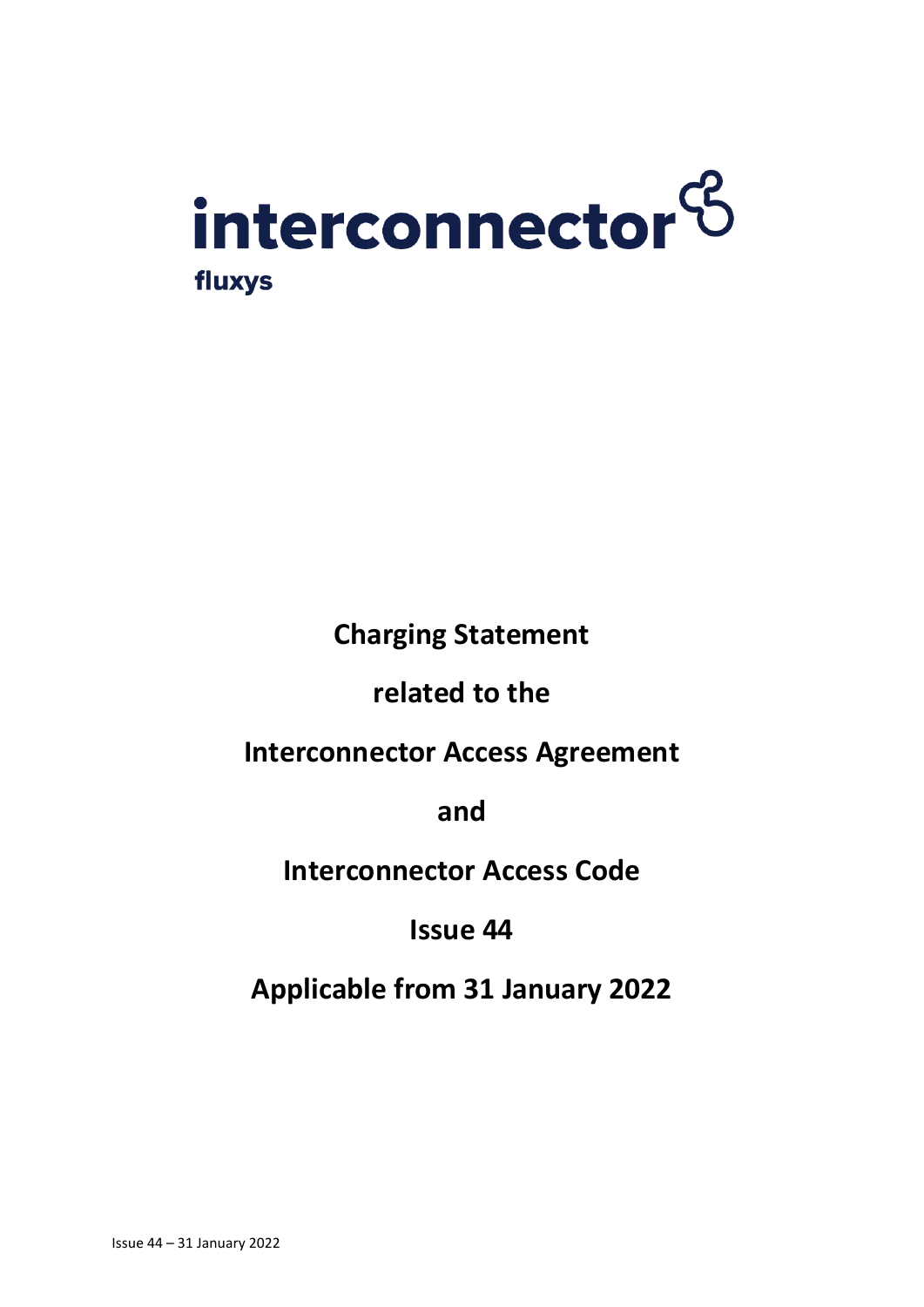| 1. |     |                                                                                                  |  |  |  |  |  |
|----|-----|--------------------------------------------------------------------------------------------------|--|--|--|--|--|
| 2. |     | Reserve Prices for Capacity offered via PRISMA for use during the Gas Year 2021-22 and future    |  |  |  |  |  |
|    |     |                                                                                                  |  |  |  |  |  |
|    | 2.1 |                                                                                                  |  |  |  |  |  |
|    | 2.2 |                                                                                                  |  |  |  |  |  |
|    | 2.3 |                                                                                                  |  |  |  |  |  |
|    | 2.4 |                                                                                                  |  |  |  |  |  |
|    | 2.5 |                                                                                                  |  |  |  |  |  |
| 3. |     | Prices for Firm Capacity offered via Implicit Allocation for use during the Gas Year 2021-22 and |  |  |  |  |  |
|    | 3.1 |                                                                                                  |  |  |  |  |  |
|    | 3.2 |                                                                                                  |  |  |  |  |  |
|    | 3.3 |                                                                                                  |  |  |  |  |  |
|    | 3.4 |                                                                                                  |  |  |  |  |  |
|    | 3.5 |                                                                                                  |  |  |  |  |  |
|    | 3.6 |                                                                                                  |  |  |  |  |  |
|    | 3.7 |                                                                                                  |  |  |  |  |  |
|    | 3.8 |                                                                                                  |  |  |  |  |  |
|    | 3.9 |                                                                                                  |  |  |  |  |  |
| 4. |     |                                                                                                  |  |  |  |  |  |
|    | 4.1 |                                                                                                  |  |  |  |  |  |
|    | 4.2 |                                                                                                  |  |  |  |  |  |
|    | 4.3 |                                                                                                  |  |  |  |  |  |
|    | 4.4 |                                                                                                  |  |  |  |  |  |
| 5. |     |                                                                                                  |  |  |  |  |  |
| 6. |     |                                                                                                  |  |  |  |  |  |
| 7. |     |                                                                                                  |  |  |  |  |  |
|    | 7.1 |                                                                                                  |  |  |  |  |  |
|    | 7.2 | Exceptional Commodity Charge during Q1 and Q4 of any calendar year  15                           |  |  |  |  |  |
| 8. |     |                                                                                                  |  |  |  |  |  |
| 9. |     |                                                                                                  |  |  |  |  |  |
|    |     |                                                                                                  |  |  |  |  |  |
|    |     |                                                                                                  |  |  |  |  |  |
|    |     |                                                                                                  |  |  |  |  |  |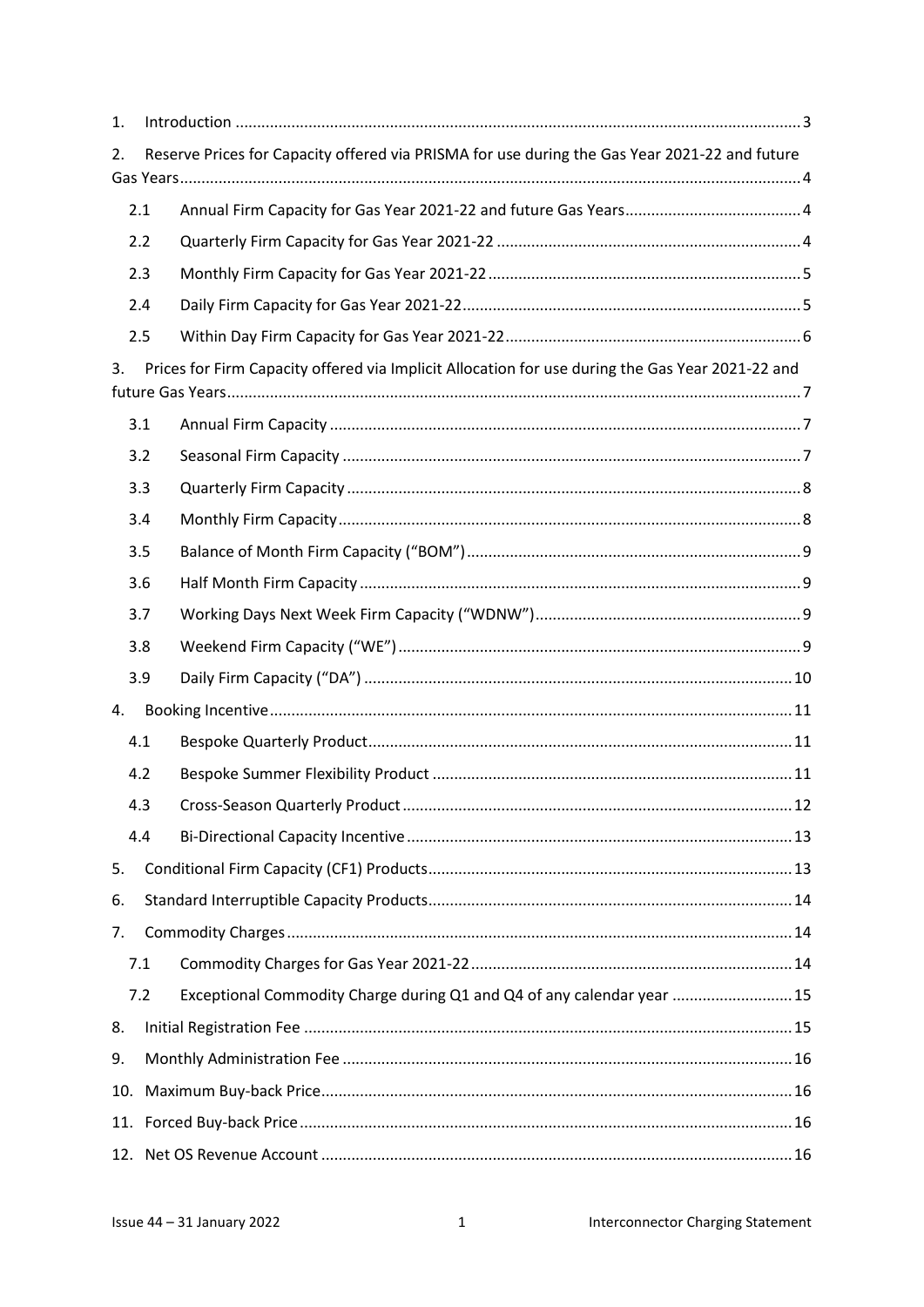| $\mathbf{1}$   |                                                                             |  |  |  |  |  |
|----------------|-----------------------------------------------------------------------------|--|--|--|--|--|
| $\overline{2}$ |                                                                             |  |  |  |  |  |
|                | 2.1                                                                         |  |  |  |  |  |
|                | 2.2                                                                         |  |  |  |  |  |
|                | 2.3                                                                         |  |  |  |  |  |
|                |                                                                             |  |  |  |  |  |
|                |                                                                             |  |  |  |  |  |
|                | Appendix 4 – Prices of Working Days Next Week and Weekend Firm Capacity  23 |  |  |  |  |  |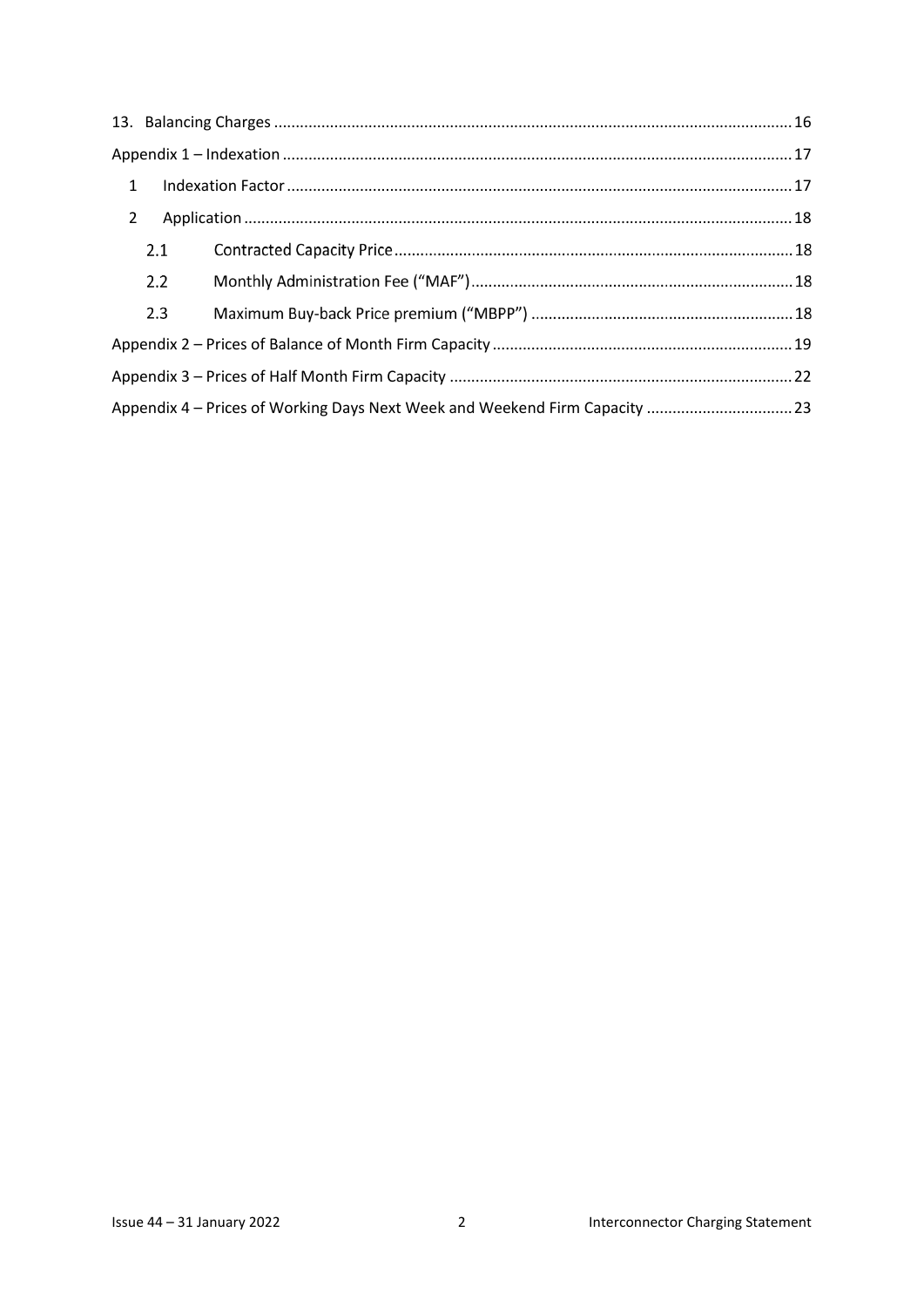## <span id="page-3-0"></span>**1. Introduction**

This statement sets out the charges that Interconnector Limited ("Interconnector") will apply from the publication date for transportation services provided under an Interconnector Access Agreement (the "IAA") and the Interconnector Access Code ("IAC"). The statement will be revised and reissued when appropriate. These charges are consistent with the principles outlined in Interconnector's Charging Methodology including its pricing publication timetable.

Entry and Exit Capacity is made available for sale by means of auctions on the PRISMA platform in accordance with Commission Regulation (EU) 2017/459 ("CAM Code"). In addition, capacity may be made available via an Implicit Allocation Mechanism using an Implicit Allocation Partner according to the rules set out in Annex B-3 of the IAC.

For all capacity offered the factors determining the prices are:

- Competitive forces and the prices of competing and complementary services;
- Operating costs for operating and maintaining the company and its assets;
- Capital expenditures required to maintain the service;
- Projected customer demand for Interconnector capacity and the forecast volume of both long term and short term sales under a range of market scenarios; and
- A risk premium applied to the yearly standard capacity product reflecting the benefits of certainty regarding the level of the price. The level of the premium has been set to zero.

Interconnector's reserve prices for allocation through an auction or prices for allocation through implicit allocation are fixed at the time of allocation. For products to be used in a future year, this fixed price will be subject to annual indexation<sup>1</sup>. Any auction premium will be used by Interconnector to contribute to maintaining and operating the pipeline.

Interconnector offers capacity in kWh/h and all capacity related charges are calculated as p/(kWh/h)/h. For capacity products offered on PRISMA, the runtime price is calculated using the number of hours in the relevant runtime. Capacity offered via an Implicit Allocation Mechanism ("IAM") will be in p/(kWh/h)/h or p/(kWh/h)/d. Capacity charges will be calculated using the relevant p/(kWh/h)/h and the hours in the billing period. Invoiced amounts will be either in Pounds sterling to the nearest penny or Euros to the nearest euro cent.

The absolute level of the price multipliers caps to be applied relative to the prices for firm Annual Capacity are:

| Monthly    |   |
|------------|---|
| Daily      | 6 |
| Within Day | 6 |

Further information on the charges that apply for transportation services under an IAA is set out in Section F of the IAC and Interconnector's Charging Methodology. The definitions of terms used in this document can be found in the IAA.

<sup>&</sup>lt;sup>1</sup> See IAC Section F paragraph 5.3. Indexation is based on RPI - "CHAW" Index numbers of consumer prices -"RPI All Items".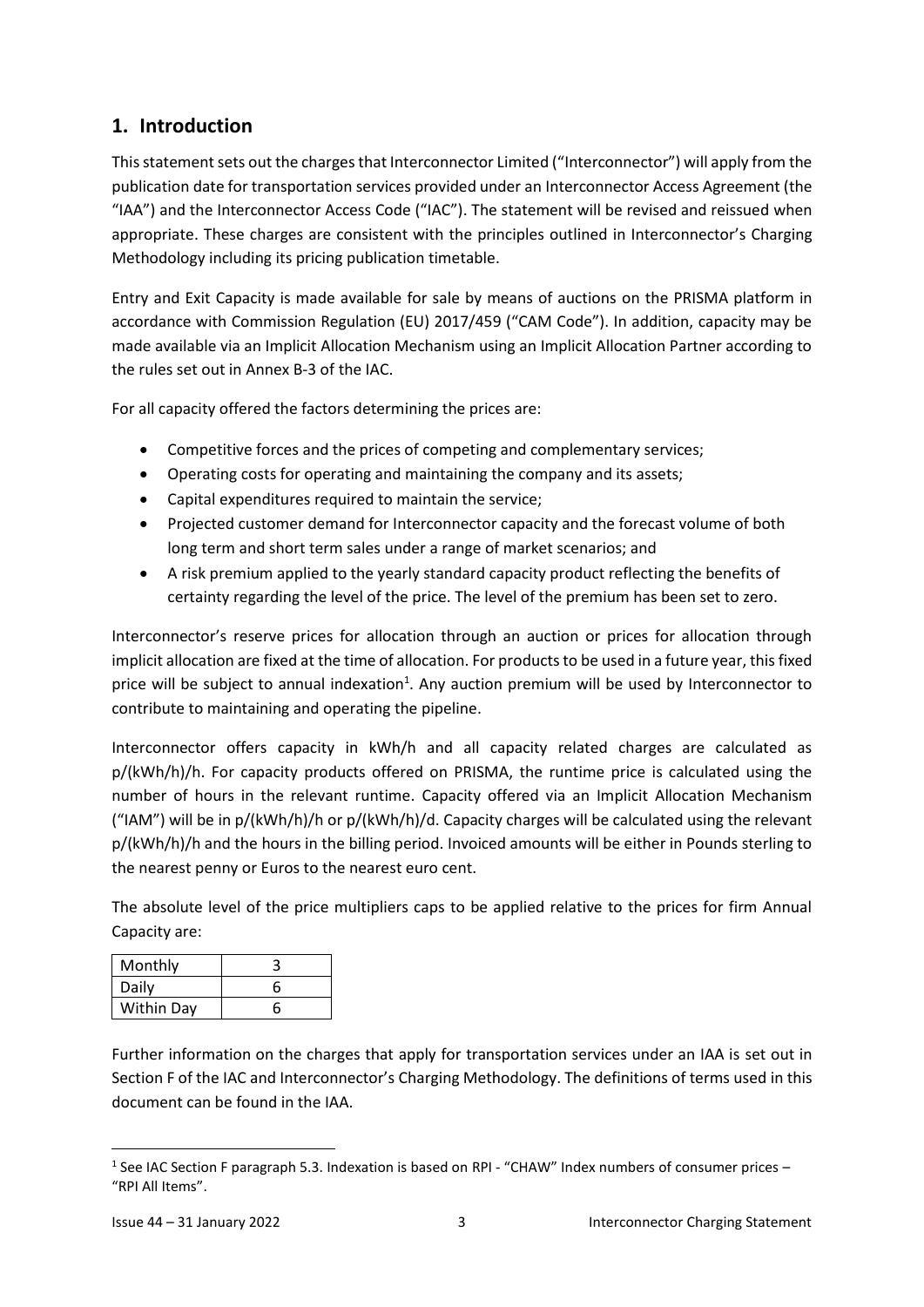Information about Interconnector and copies of the IAA, IAC and Interconnector's Charging Methodology can be found on the Interconnector website at [https://www.fluxys.com/en/company/interconnector-uk.](https://www.fluxys.com/en/company/interconnector-uk)

Interconnector will notify any changes to the within day firm capacity prices at least one hour in advance of the relevant within day auction.

# <span id="page-4-0"></span>**2. Reserve Prices for Capacity offered via PRISMA for use during the Gas Year 2021-22 and future Gas Years**

The large price step in an auction is set at 5% of the applicable Interconnector reserve price published on the PRISMA platform.

## <span id="page-4-1"></span>2.1 **Annual Firm Capacity for Gas Year 2021-22 and future Gas Years**

The prices to apply are as follows:

|          |                     | 2022-23 to<br>2035-36 |
|----------|---------------------|-----------------------|
|          |                     | p/(kWh/h)/h           |
| UK to BE | <b>Bacton Entry</b> | 0.018767              |
|          | Zeebrugge Exit      | 0.018767              |
| BE to UK | Zeebrugge Entry     | 0.018767              |
|          | <b>Bacton Exit</b>  | 0.018767              |

Annual firm capacity prices are fixed for GY 2022-23. For following years, these prices are subject to indexation in accordance with Section F paragraph 5.3 of the IAC. See Appendix 1 for an example of how indexation is applied.

#### <span id="page-4-2"></span>2.2 **Quarterly Firm Capacity for Gas Year 2021-22**

The prices to apply are as follows:

|          |                     | Apr 22 - Jun 22<br>Q2 2022 | Jul 22 - Sep 22<br>Q3 2022 |  |
|----------|---------------------|----------------------------|----------------------------|--|
|          |                     | p/(kWh/h)/h                | p/(kWh/h)/h                |  |
|          | <b>Bacton Entry</b> | 0.025591                   | 0.025591                   |  |
| UK to BE | Zeebrugge Exit      | 0.025591                   | 0.025591                   |  |
|          | Zeebrugge Entry     | 0.018767                   | 0.018767                   |  |
| BE to UK | <b>Bacton Exit</b>  | 0.018767                   | 0.018767                   |  |

Quarterly firm capacity prices are fixed for GY 2021-22.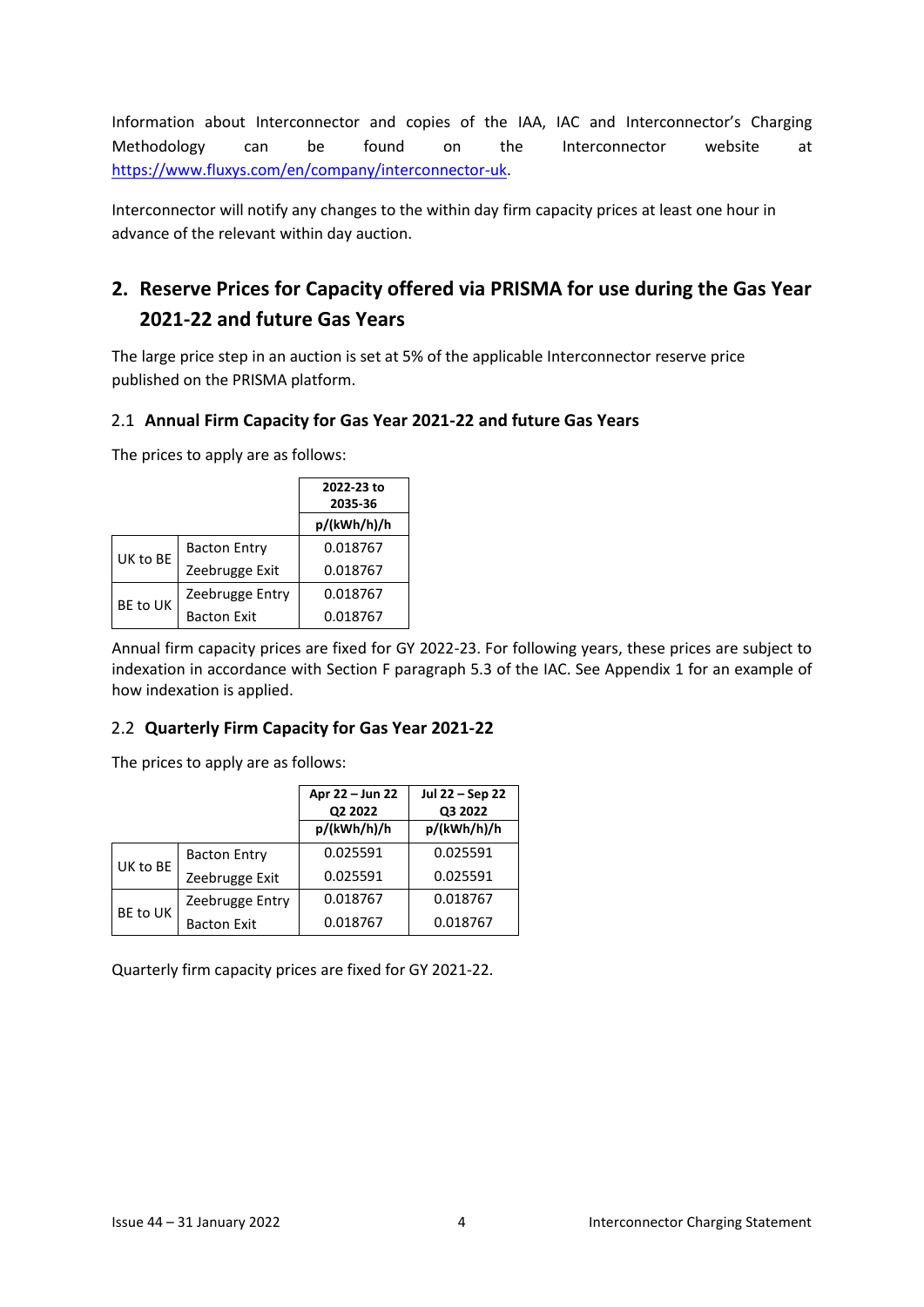## <span id="page-5-0"></span>2.3 **Monthly Firm Capacity for Gas Year 2021-22**

The prices to apply are as follows:

|          |                     | Feb <sub>22</sub> | Mar 22      |
|----------|---------------------|-------------------|-------------|
|          |                     | p/(kWh/h)/h       | p/(kWh/h)/h |
|          | <b>Bacton Entry</b> | 0.018767          | 0.018767    |
| UK to BE | Zeebrugge Exit      | 0.018767          | 0.018767    |
|          | Zeebrugge Entry     | 0.042652          | 0.042652    |
| BE to UK | <b>Bacton Exit</b>  | 0.042652          | 0.042652    |

|          |                     | Apr 22      | <b>May 22</b> | <b>Jun 22</b> | <b>Jul 22</b> | <b>Aug 22</b> | Sep 22      |
|----------|---------------------|-------------|---------------|---------------|---------------|---------------|-------------|
|          |                     | p/(kWh/h)/h | p/(kWh/h)/h   | p/(kWh/h)/h   | p/(kWh/h)/h   | p/(kWh/h)/h   | p/(kWh/h)/h |
| UK to BE | <b>Bacton Entry</b> | 0.037534    | 0.037534      | 0.037534      | 0.037534      | 0.037534      | 0.037534    |
|          | Zeebrugge Exit      | 0.037534    | 0.037534      | 0.037534      | 0.037534      | 0.037534      | 0.037534    |
| BE to UK | Zeebrugge Entry     | 0.018767    | 0.018767      | 0.018767      | 0.018767      | 0.018767      | 0.018767    |
|          | <b>Bacton Exit</b>  | 0.018767    | 0.018767      | 0.018767      | 0.018767      | 0.018767      | 0.018767    |

Interconnector will notify any changes to the monthly firm capacity prices at least two weeks in advance of the relevant monthly auction.

#### <span id="page-5-1"></span>2.4 **Daily Firm Capacity for Gas Year 2021-22**

The prices to apply are as follows:

|          |                     | <b>Jan 22</b> | Feb <sub>22</sub> | <b>Mar 22</b> |
|----------|---------------------|---------------|-------------------|---------------|
|          |                     | p/(kWh/h)/h   | p/(kWh/h)/h       | p/(kWh/h)/h   |
| UK to BE | <b>Bacton Entry</b> | 0.112601      | 0.112601          | 0.112601      |
|          | Zeebrugge Exit      | 0.112601      | 0.112601          | 0.112601      |
|          | Zeebrugge Entry     | 0.051182      | 0.051182          | 0.051182      |
| BE to UK | <b>Bacton Exit</b>  | 0.051182      | 0.051182          | 0.051182      |

|          |                    | Apr 22      | <b>May 22</b> | <b>Jun 22</b> | <b>Jul 22</b> | <b>Aug 22</b> | Sep 22      |
|----------|--------------------|-------------|---------------|---------------|---------------|---------------|-------------|
|          |                    | p/(kWh/h)/h | p/(kWh/h)/h   | p/(kWh/h)/h   | p/(kWh/h)/h   | p/(kWh/h)/h   | p/(kWh/h)/h |
| UK to BE | Bacton Entry       | 0.042652    | 0.042652      | 0.042652      | 0.042652      | 0.042652      | 0.042652    |
|          | Zeebrugge Exit     | 0.042652    | 0.042652      | 0.042652      | 0.042652      | 0.042652      | 0.042652    |
| BE to UK | Zeebrugge Entry    | 0.018767    | 0.018767      | 0.018767      | 0.018767      | 0.018767      | 0.018767    |
|          | <b>Bacton Exit</b> | 0.018767    | 0.018767      | 0.018767      | 0.018767      | 0.018767      | 0.018767    |

Interconnector will notify any changes to the daily firm capacity prices at least six hours in advance of the relevant daily auction.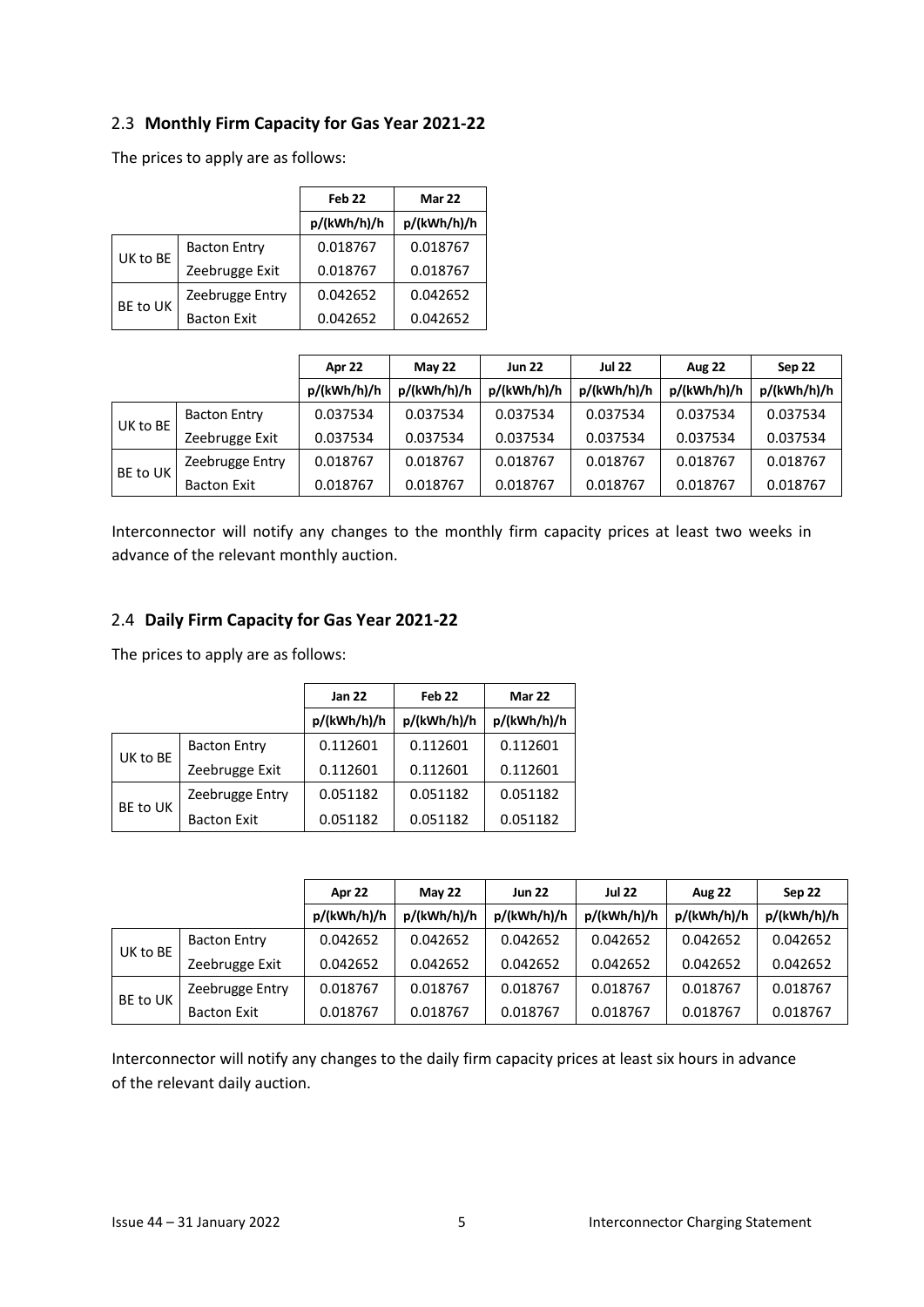## <span id="page-6-0"></span>2.5 **Within Day Firm Capacity for Gas Year 2021-22**

|          |                     | <b>Jan 22</b> | Feb <sub>22</sub> | <b>Mar 22</b> |
|----------|---------------------|---------------|-------------------|---------------|
|          |                     | p/(kWh/h)/h   | p/(kWh/h)/h       | p/(kWh/h)/h   |
| UK to BE | <b>Bacton Entry</b> | 0.112601      | 0.112601          | 0.112601      |
|          | Zeebrugge Exit      | 0.112601      | 0.112601          | 0.112601      |
| BE to UK | Zeebrugge Entry     | 0.051182      | 0.051182          | 0.051182      |
|          | <b>Bacton Exit</b>  | 0.051182      | 0.051182          | 0.051182      |

The prices to apply are as follows:

|          |                     | Apr 22      | <b>May 22</b> | <b>Jun 22</b> | <b>Jul 22</b> | <b>Aug 22</b> | Sep 22      |
|----------|---------------------|-------------|---------------|---------------|---------------|---------------|-------------|
|          |                     | p/(kWh/h)/h | p/(kWh/h)/h   | p/(kWh/h)/h   | p/(kWh/h)/h   | p/(kWh/h)/h   | p/(kWh/h)/h |
|          | <b>Bacton Entry</b> | 0.042652    | 0.042652      | 0.042652      | 0.042652      | 0.042652      | 0.042652    |
| UK to BE | Zeebrugge Exit      | 0.042652    | 0.042652      | 0.042652      | 0.042652      | 0.042652      | 0.042652    |
| BE to UK | Zeebrugge Entry     | 0.018767    | 0.018767      | 0.018767      | 0.018767      | 0.018767      | 0.018767    |
|          | <b>Bacton Exit</b>  | 0.018767    | 0.018767      | 0.018767      | 0.018767      | 0.018767      | 0.018767    |

Interconnector will notify any changes to the within day firm capacity prices at least one hour in advance of the relevant within day auction.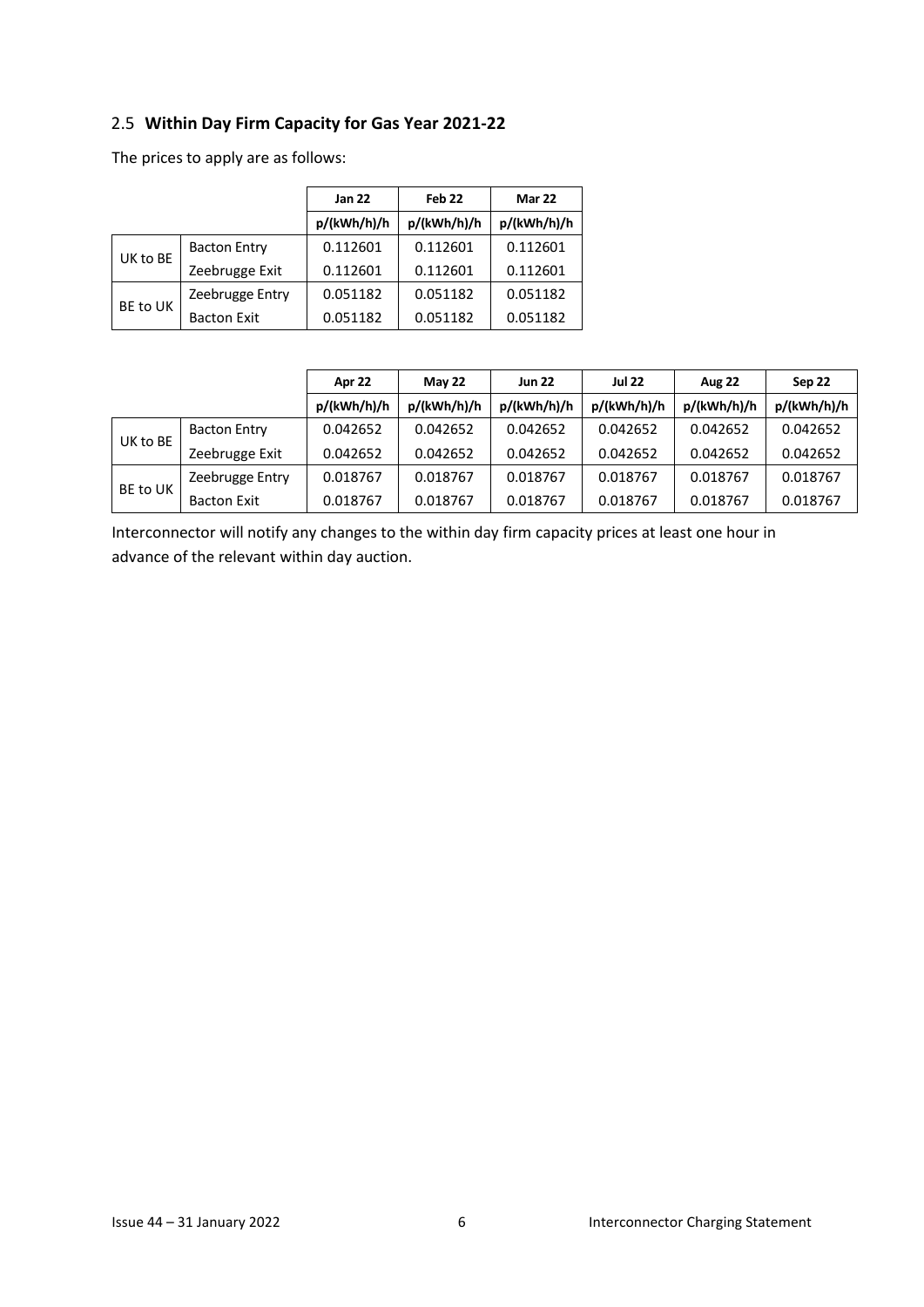# <span id="page-7-0"></span>**3. Prices for Firm Capacity offered via Implicit Allocation for use during the Gas Year 2021-22 and future Gas Years**

## <span id="page-7-1"></span>3.1 **Annual Firm Capacity**

Annual Firm Capacity may be offered for any of the following fifteen Gas Years. The fixed prices to apply are as follows:

|          |                     | 2022-23 to 2024-25 | 2025-26 to<br>2036-37 |
|----------|---------------------|--------------------|-----------------------|
|          |                     | p/(kWh/h)/h        | p/(kWh/h)/h           |
|          | <b>Bacton Entry</b> | 0.018767           | 0.018767              |
| UK to BE | Zeebrugge Exit      | 0.018767           | 0.018767              |
|          | Zeebrugge Entry     | 0.018767           | 0.018767              |
| BE to UK | <b>Bacton Exit</b>  | 0.018767           | 0.018767              |

Annual firm capacity prices are fixed for GY 2022-23. For following years, these prices are subject to indexation in accordance with Section F paragraph 5.3 of the Interconnector Access Code. See Appendix 1 for an example of how indexation is applied.

#### <span id="page-7-2"></span>3.2 **Seasonal Firm Capacity**

Capacity may be offered for any two consecutive Quarters in the next fifteen years. The fixed prices to apply are as follows:

|          |                     | Apr 22 - Sep 22<br>Summer 2022 | Jul 22 - Dec 22<br>H <sub>2</sub> 2022 |
|----------|---------------------|--------------------------------|----------------------------------------|
|          |                     | p/(kWh/h)/h                    | p/(kWh/h)/h                            |
| UK to BE | <b>Bacton Entry</b> | 0.020473                       | 0.021326                               |
|          | Zeebrugge Exit      | 0.020473                       | 0.021326                               |
| BE to UK | Zeebrugge Entry     | 0.018767                       | 0.021326                               |
|          | <b>Bacton Exit</b>  | 0.018767                       | 0.021326                               |

|          |                     | Oct 22 - Mar 23 | Jan 23 - June 23 | Apr 23 – Sep 23 | Jul 23 - Dec 23 |
|----------|---------------------|-----------------|------------------|-----------------|-----------------|
|          |                     | to              | to               | to              | to              |
|          |                     | Oct 37 - Mar 38 | Jan 37 - June 38 | Apr 37 - Sep 38 | Jul 37 - Dec 38 |
|          |                     | p/(kWh/h)/h     | p/(kWh/h)/h      | p/(kWh/h)/h     | p/(kWh/h)/h     |
| UK to BE | <b>Bacton Entry</b> | 0.018767        | 0.021326         | 0.020473        | 0.021326        |
|          | Zeebrugge Exit      | 0.018767        | 0.021326         | 0.020473        | 0.021326        |
|          | Zeebrugge Entry     | 0.020473        | 0.021326         | 0.018767        | 0.021326        |
| BE to UK | <b>Bacton Exit</b>  | 0.020473        | 0.021326         | 0.018767        | 0.021326        |

Seasonal firm capacity prices are fixed for Jan '22 – Jun '22 and Apr '22 – Sep '22. For products durations beyond this, Interconnector has the right to change the seasonal firm capacity prices with at least a week's notice ahead of the relevant Implicit Allocation offering.

For products that fall within GY 2023-24 and beyond, these prices are subject to indexation in accordance with Section F paragraph 5.3 of the IAC. See Appendix 1 for an example of how indexation is applied.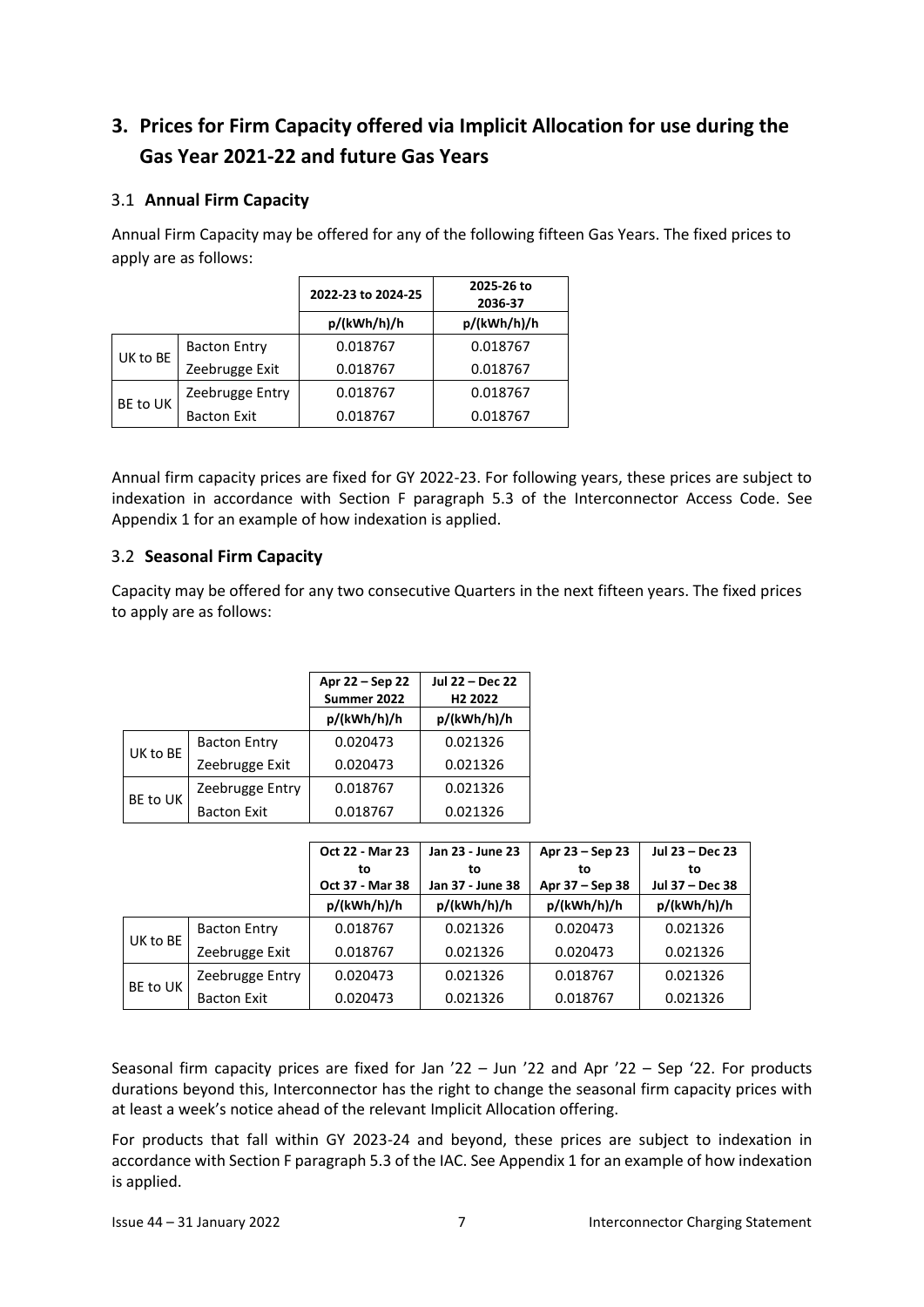## <span id="page-8-0"></span>3.3 **Quarterly Firm Capacity**

Capacity may be offered for any of the four Quarters in the next fifteen years. The prices to apply are as follows:

|          |                     | Apr 22 - Jun 22<br>Q2 2022 | Jul 22 - Sep 22<br>Q3 2022 |
|----------|---------------------|----------------------------|----------------------------|
|          |                     | p/(kWh/h)/h                | p/(kWh/h)/h                |
| UK to BE | <b>Bacton Entry</b> | 0.025591                   | 0.025591                   |
|          | Zeebrugge Exit      | 0.025591                   | 0.025591                   |
| BE to UK | Zeebrugge Entry     | 0.018767                   | 0.018767                   |
|          | <b>Bacton Exit</b>  | 0.018767                   | 0.018767                   |

|          |                     | Q4 2022 to<br>Q4 2036 | Q1 2023 to<br>Q1 2036 | Q2 2023 to<br>Q2 2036 | Q3 2023 to<br>Q3 2036 |
|----------|---------------------|-----------------------|-----------------------|-----------------------|-----------------------|
|          |                     | p/(kWh/h)/h           | p/(kWh/h)/h           | p/(kWh/h)/h           | p/(kWh/h)/h           |
| UK to BE | <b>Bacton Entry</b> | 0.018767              | 0.018767              | 0.025591              | 0.025591              |
|          | Zeebrugge Exit      | 0.018767              | 0.018767              | 0.025591              | 0.025591              |
|          | Zeebrugge Entry     | 0.018767              | 0.025591              | 0.018767              | 0.018767              |
| BE to UK | <b>Bacton Exit</b>  | 0.018767              | 0.025591              | 0.018767              | 0.018767              |

Quarterly firm capacity prices are fixed for Jan-Mar 2022, Apr-Jun 2022 and Jul-Sep 2022 only. For products durations beyond this, Interconnector has the right to change the quarterly firm capacity prices with at least a week's notice ahead of the relevant Implicit Allocation offering.

For products falling in GY 2023-24 and beyond, prices are subject to indexation in accordance with Section F paragraph 5.3 of the IAC. See Appendix 1 for an example of how indexation is applied.

#### <span id="page-8-1"></span>3.4 **Monthly Firm Capacity**

Capacity may be offered for any of the following eight months. The prices to apply for all months of GY 2021 – 22 are as follows:

|          |                     | Feb <sub>22</sub> | <b>Mar 22</b> |
|----------|---------------------|-------------------|---------------|
|          |                     | p/(kWh/h)/h       | p/(kWh/h)/h   |
| UK to BE | <b>Bacton Entry</b> | 0.018767          | 0.018767      |
|          | Zeebrugge Exit      | 0.018767          | 0.018767      |
| BE to UK | Zeebrugge Entry     | 0.042652          | 0.042652      |
|          | <b>Bacton Exit</b>  | 0.042652          | 0.042652      |

|          |                 | Apr 22      | <b>May 22</b> | <b>Jun 22</b> | <b>Jul 22</b> | <b>Aug 22</b> | Sep 22      |
|----------|-----------------|-------------|---------------|---------------|---------------|---------------|-------------|
|          |                 | p/(kWh/h)/h | p/(kWh/h)/h   | p/(kWh/h)/h   | p/(kWh/h)/h   | p/(kWh/h)/h   | p/(kWh/h)/h |
| UK to BE | Bacton Entry    | 0.037534    | 0.037534      | 0.037534      | 0.037534      | 0.037534      | 0.037534    |
|          | Zeebrugge Exit  | 0.037534    | 0.037534      | 0.037534      | 0.037534      | 0.037534      | 0.037534    |
|          | Zeebrugge Entry | 0.018767    | 0.018767      | 0.018767      | 0.018767      | 0.018767      | 0.018767    |
| BE to UK | Bacton Exit     | 0.018767    | 0.018767      | 0.018767      | 0.018767      | 0.018767      | 0.018767    |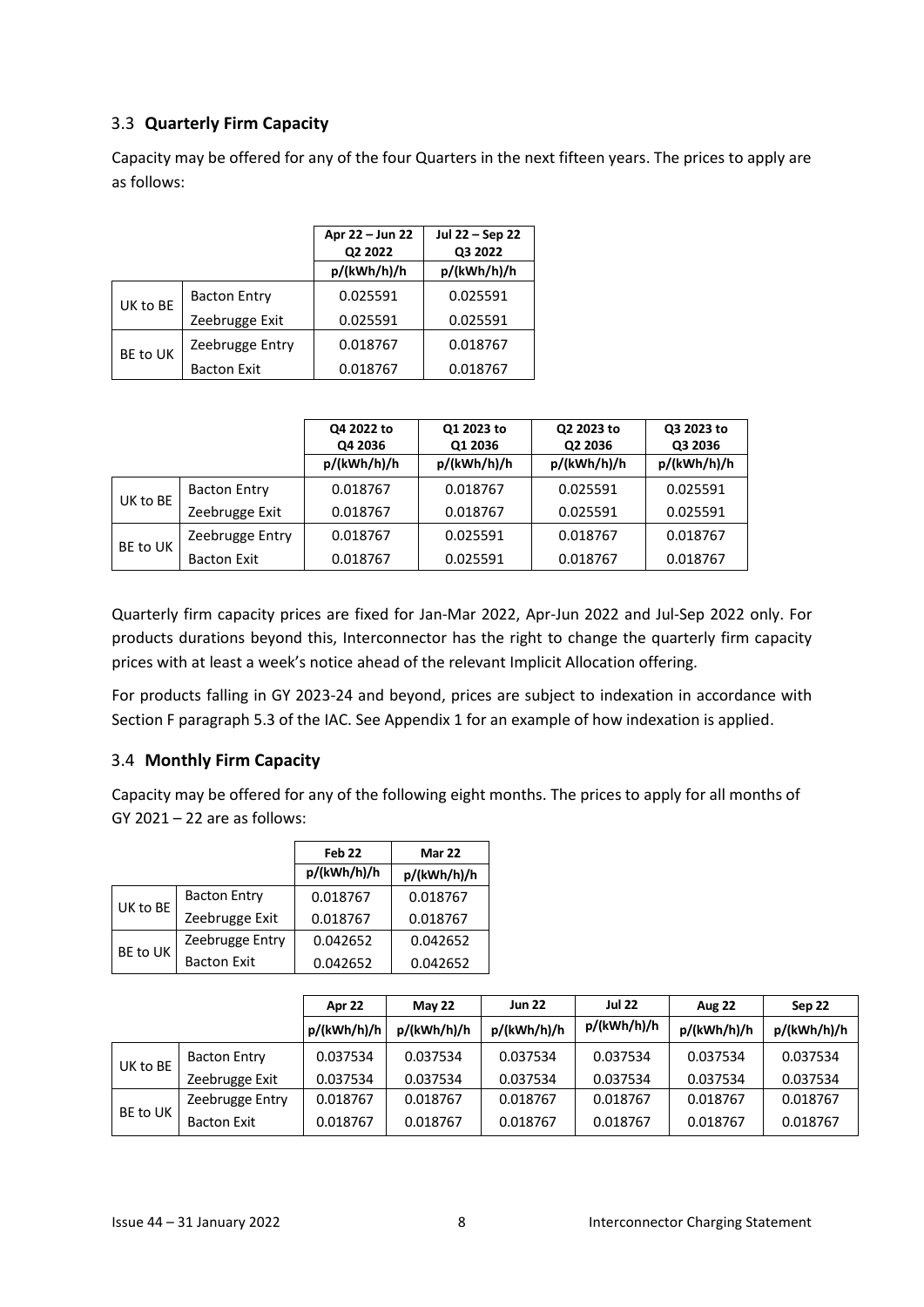Interconnector has the right to change the monthly firm capacity prices with at least a day's notice ahead of the relevant Implicit Allocation offering.

## <span id="page-9-0"></span>3.5 **Balance of Month Firm Capacity ("BOM")**

Capacity may be offered two days in advance of the capacity start date for all remaining Gas Days within the current Month. The pricing will based on a sliding scale between the relevant Monthly price and the relevant Daily price based on the number of days remaining in the month.

See Appendix 2 for the prices to be applied for Q1-22.

Interconnector has the right to change the Balance of month firm capacity prices with at least a days notice in advance of the relevant Implicit Allocation offering.

## <span id="page-9-1"></span>3.6 **Half Month Firm Capacity**

Capacity may be offered for the next available Front Half and Back Half of any month. Product durations are aligned with the contracts offered on the brokered Over The Counter ("OTC") gas commodity market<sup>2</sup>.

The pricing will be based on the Balance of Month Capacity calculation, using the number of days offered in the period.

See Appendix 3 for the prices to be applied for Q1-22.

Interconnector has the right to change the Half Month firm capacity prices with at least a days notice in advance of the relevant Implicit Allocation offering.

## <span id="page-9-2"></span>3.7 **Working Days Next Week Firm Capacity ("WDNW")**

Capacity may be offered for the following week (Monday-Friday). UK Bank Holidays will be excluded from the WDNW product and instead treated as a Weekend product. The pricing will be based on the Balance of Month Capacity calculation, using the number of days offered in the period.

See Appendix 4 for the prices to be applied for Q1-22.

Interconnector has the right to change the WDNW firm capacity prices with at least a days notice in advance of the relevant Implicit Allocation offering.

## <span id="page-9-3"></span>3.8 **Weekend Firm Capacity ("WE")**

Capacity may be offered for the following Weekend (Saturday-Sunday) assuming no UK Bank Holidays fall either side of these days. Where they do, they will be included in the Weekend product.

<sup>&</sup>lt;sup>2</sup> Typically the Front Half/Back Half split will be calculated by the number of days in the month divided by 2, where the Front Half adopts the extra day in the case of odd numbered days. This methodology can be overturned by committee and as a result, Interconnector will align, in advance of the period, with the OTC defined periods.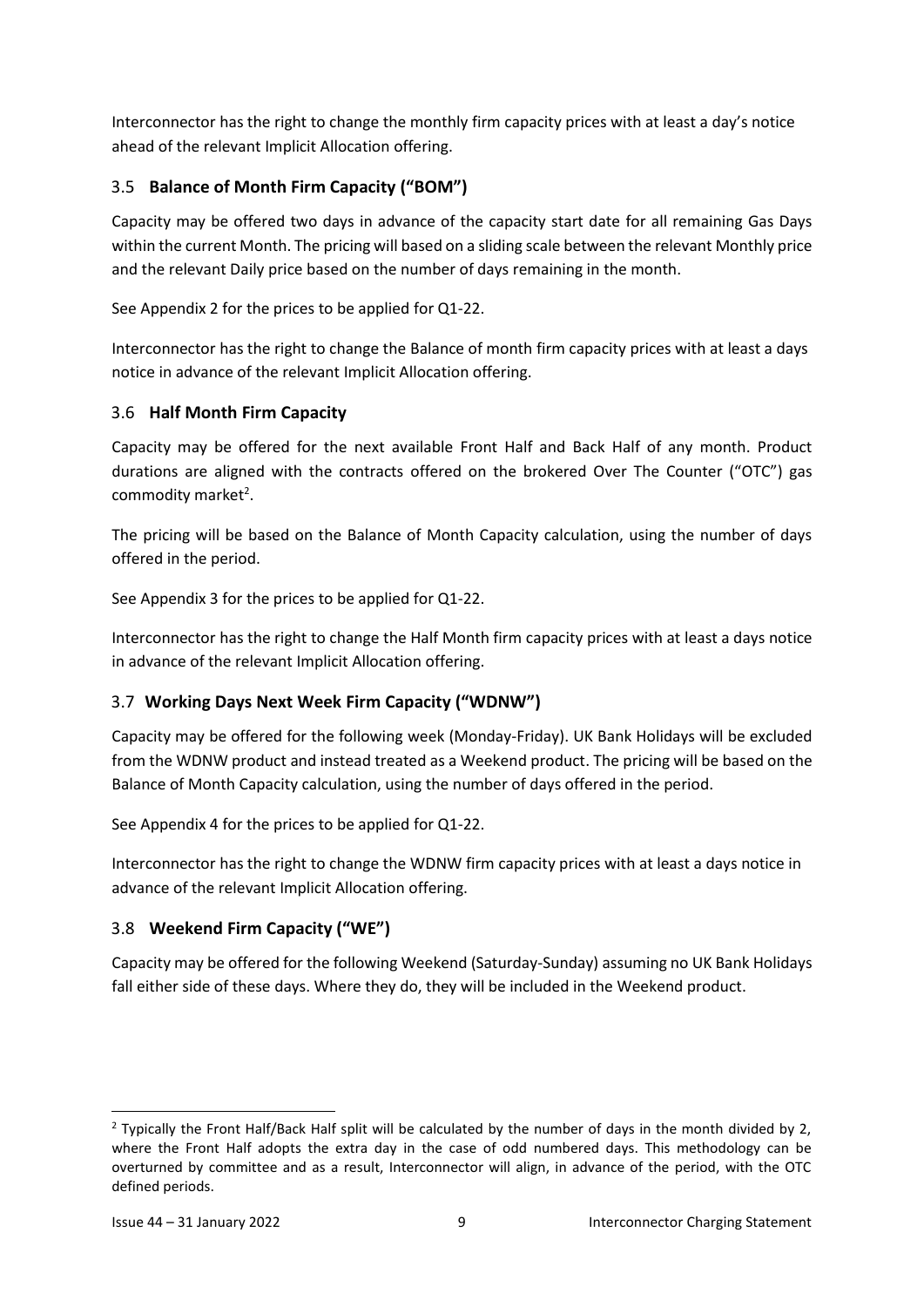The prices to apply are based on the Daily tariff with prices to be applied for Q4-21 in Appendix 4. Interconnector has the right to change the WE firm capacity prices with at least a days notice in advance of the relevant Implicit Allocation offering.

### <span id="page-10-0"></span>3.9 **Daily Firm Capacity ("DA")**

Capacity may be offered on any UK working day (Monday-Friday) for the following working day. DA capacity for use on Saturday, Sunday or UK Bank Holidays will not be offered via IAM.

Interconnector has the right to change the DA Firm capacity prices with at least a days notice in advance of the relevant Implicit Allocation offering.

|          |                     | <b>Jan 22</b> | Feb <sub>22</sub> | Mar 22      |
|----------|---------------------|---------------|-------------------|-------------|
|          |                     | p/(kWh/h)/h   | p/(kWh/h)/h       | p/(kWh/h)/h |
| UK to BE | <b>Bacton Entry</b> | 0.112601      | 0.112601          | 0.112601    |
|          | Zeebrugge Exit      | 0.112601      | 0.112601          | 0.112601    |
| BE to UK | Zeebrugge Entry     | 0.051182      | 0.051182          | 0.051182    |
|          | <b>Bacton Exit</b>  | 0.051182      | 0.051182          | 0.051182    |

|          |                    | Apr 22      | <b>May 22</b> | <b>Jun 22</b> | <b>Jul 22</b> | <b>Aug 22</b> | Sep 22      |
|----------|--------------------|-------------|---------------|---------------|---------------|---------------|-------------|
|          |                    | p/(kWh/h)/h | p/(kWh/h)/h   | p/(kWh/h)/h   | p/(kWh/h)/h   | p/(kWh/h)/h   | p/(kWh/h)/h |
|          | Bacton Entry       | 0.042652    | 0.042652      | 0.042652      | 0.042652      | 0.042652      | 0.042652    |
| UK to BE | Zeebrugge Exit     | 0.042652    | 0.042652      | 0.042652      | 0.042652      | 0.042652      | 0.042652    |
|          | Zeebrugge Entry    | 0.018767    | 0.018767      | 0.018767      | 0.018767      | 0.018767      | 0.018767    |
| BE to UK | <b>Bacton Exit</b> | 0.018767    | 0.018767      | 0.018767      | 0.018767      | 0.018767      | 0.018767    |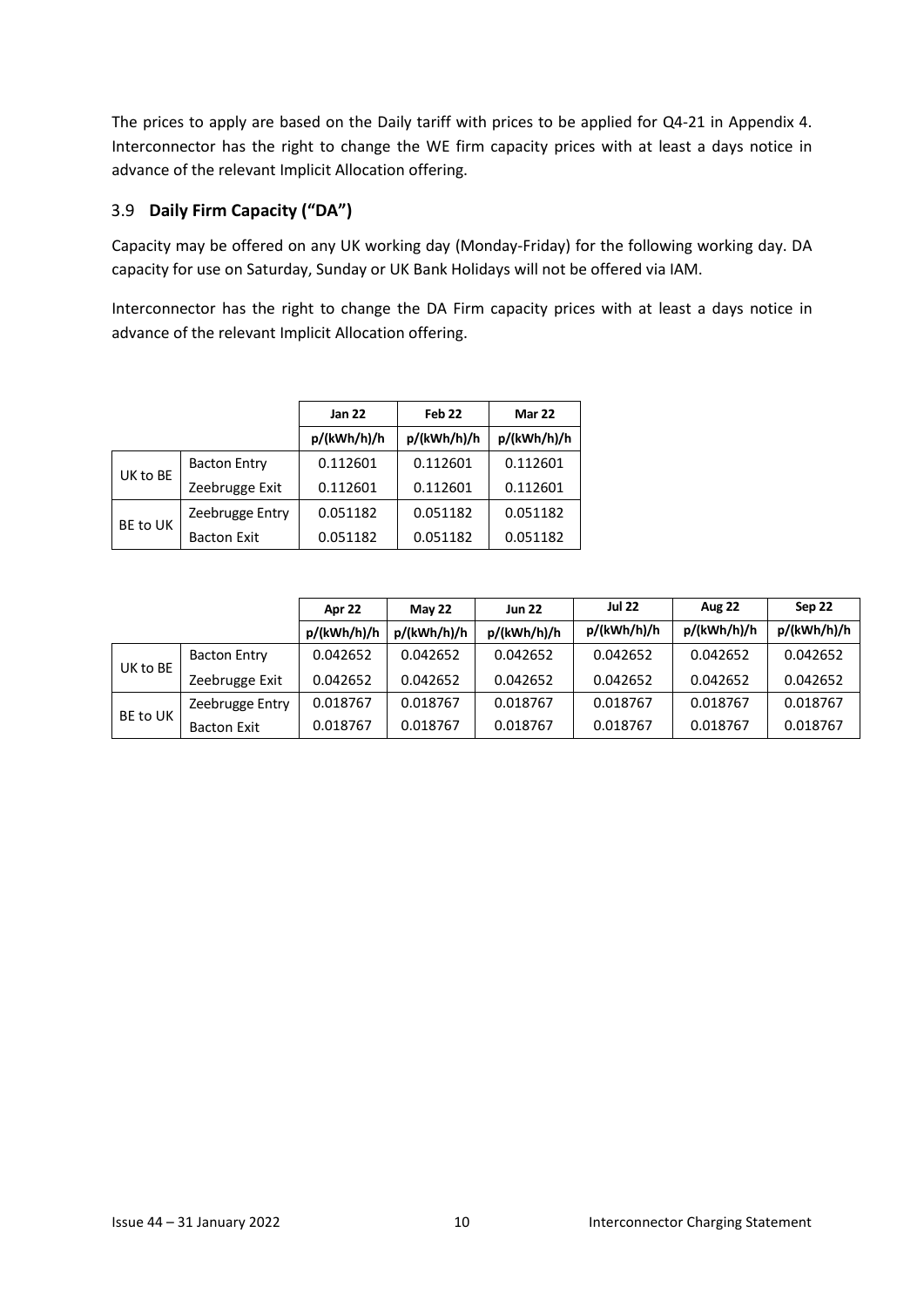## <span id="page-11-0"></span>**4. Booking Incentive**

Interconnector's booking incentive structure is for longer term products to be offered at a lower tariff to the shorter term products. Interconnector is able to offer booking incentives in line with 2.2.4 of the Charging Methodology.

Interconnector may withdraw or amend the conditions of the booking incentivesfor applicable future Capacity Transactions at any time.

## <span id="page-11-1"></span>4.1 **Bespoke Quarterly Product**

Shippers who purchase three consecutive months of capacity in the same flow direction via Interconnector's Implicit Allocation Mechanism or via PRISMA will qualify for this booking incentive. The booking incentive will be applied to the lowest matching volume across the three month period. Capacity for the defined three month periods must be purchased prior to the first gas day on which the capacity can be utilised.<sup>3</sup> This incentive may not be used alongside any other incentives offered by Interconnector for the same period.

|          |                     | Feb $22 -$<br>Apr 22 | Mar $22 -$<br>May 22 | May $22 -$<br><b>Jul 22</b> | Jun $22 -$<br><b>Aug 22</b> |
|----------|---------------------|----------------------|----------------------|-----------------------------|-----------------------------|
|          |                     | p/(kWh/h)/h          | p/(kWh/h)/h          | p/(kWh/h)/h                 | p/(kWh/h)/h                 |
|          | <b>Bacton Entry</b> | 0.018767             | 0.025591             | 0.025591                    | 0.025591                    |
| UK to BE | Zeebrugge Exit      | 0.018767             | 0.025591             | 0.025591                    | 0.025591                    |
|          | Zeebrugge Entry     | 0.025591             | 0.025591             | 0.018767                    | 0.018767                    |
| BE to UK | <b>Bacton Exit</b>  | 0.025591             | 0.025591             | 0.018767                    | 0.018767                    |

The following prices will be applied to Capacity Transactions which meet the above criteria;

## <span id="page-11-2"></span>4.2 **Bespoke Summer Flexibility Product**

Shippers who purchase three or more months of capacity in the same flow direction within the Q2 and Q3 2022 period only, via Interconnector's Implicit Allocation Mechanism or via PRISMA, will qualify for this booking incentive.

The incentive can be constructed using any combination of Standard Monthly or Standard Quarterly Capacity products falling within the Q2 and Q3 2022 period. For example;

- A Shipper could purchase Monthly capacity for e.g. April, July and August 2022.
- A Shipper could purchase e.g. Monthly capacity for April 2022 combined with a Standard Quarterly product for Q3 2022.

<sup>&</sup>lt;sup>3</sup> Where Monthly capacity is purchased via PRISMA to form a booking incentive as described in either paragraph 5.1 or 5.2, the Shipper will be required to combine the Monthly capacity booked on PRISMA with Monthly capacity purchased via Interconnector's Implicit Allocation Mechanism. This is in order to meet the requirement of purchasing all capacity before the first gas day the capacity can be utilised, as only M+1 Monthly Capacity is offered via PRISMA.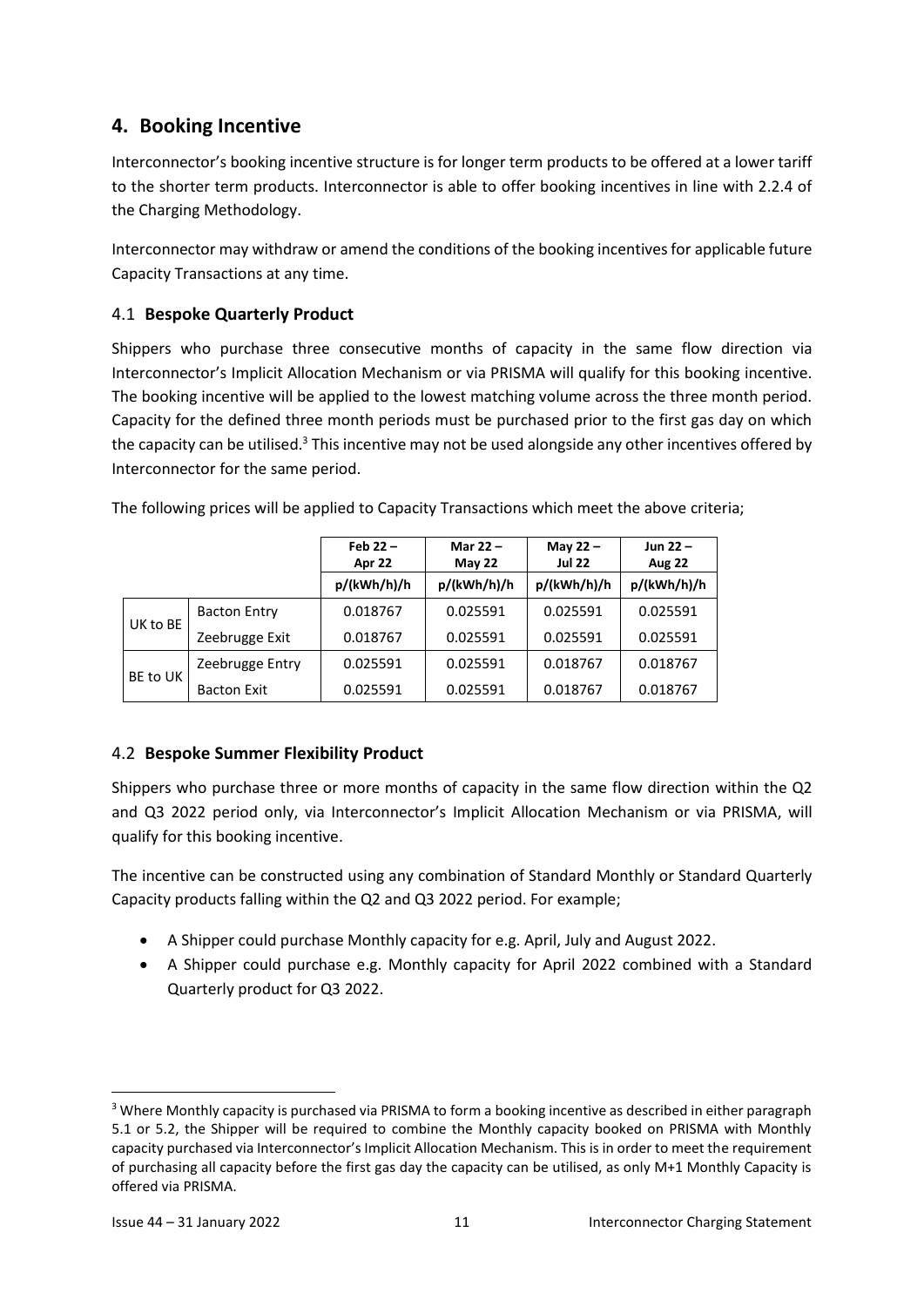The incentive will be applied to the lowest matching volumes across the Capacity Transactions and all of the Capacity Transactions forming the incentive period must be purchased prior to the first gas day on which the capacity can be utilised.

The following prices will be applied to the Capacity Transactions for an incentive period falling within the Q2 2022 and Q3 2022 period, which meets the above criteria;

This incentive may not be used alongside any other incentives offered by Interconnector for the same period.

|          | Apr 22 – Sep 22     |             |
|----------|---------------------|-------------|
|          |                     | p/(kWh/h)/h |
|          | <b>Bacton Entry</b> | 0.022861    |
| UK to BE | Zeebrugge Exit      | 0.022861    |
| BE to UK | Zeebrugge Entry     | 0.018767    |
|          | <b>Bacton Exit</b>  | 0.018767    |

Interconnector has the right to change the price offered with at least a weeks notice in advance of the relevant Implicit Allocation offering.

## <span id="page-12-0"></span>4.3 **Cross-Season Quarterly Product**

Interconnector will also offer an incentive for Shippers who book cross-seasonal Quarterly products. This will be applied specifically to a combination of Q1 2022 Belgium to UK capacity + Q2 2022 or Q3 2022 UK to Belgium capacity; or Q2 2022 or Q3 2022 UK to Belgium capacity + Q1 2023 Belgium to UK capacity.

The Capacity Transactions for both quarters must be purchased within two weeks of each other and prior to the first day on which the capacity in either flow direction can be utilised and the incentive will be applied to the lowest matching capacity. This incentive may not be used alongside any other incentives offered by Interconnector for the same period.

The following prices will be applied to Capacity Transactions which meet the above criteria;

|          |                     | Apr 22 – Jun 22<br>Q2 22<br>p/(kWh/h)/h | Jan 23 - Mar 23<br>Q1 23<br>p/(kWh/h)/h |
|----------|---------------------|-----------------------------------------|-----------------------------------------|
| UK to BE | <b>Bacton Entry</b> | 0.023885                                | Not Offered                             |
|          | Zeebrugge Exit      | 0.023885                                |                                         |
| BE to UK | Zeebrugge Entry     | Not Offered                             | 0.023885                                |
|          | <b>Bacton Exit</b>  |                                         | 0.023885                                |

|          |                     | Jul 22 - Sep 22<br>Q3 22 | Jan 23 - Mar 23<br>Q1 23 |
|----------|---------------------|--------------------------|--------------------------|
|          |                     | p/(kWh/h)/h              | p/(kWh/h)/h              |
| UK to BE | <b>Bacton Entry</b> | 0.023885                 | Not Offered              |
|          | Zeebrugge Exit      | 0.023885                 |                          |
| BE to UK | Zeebrugge Entry     | Not Offered              | 0.023885                 |
|          | <b>Bacton Exit</b>  |                          | 0.023885                 |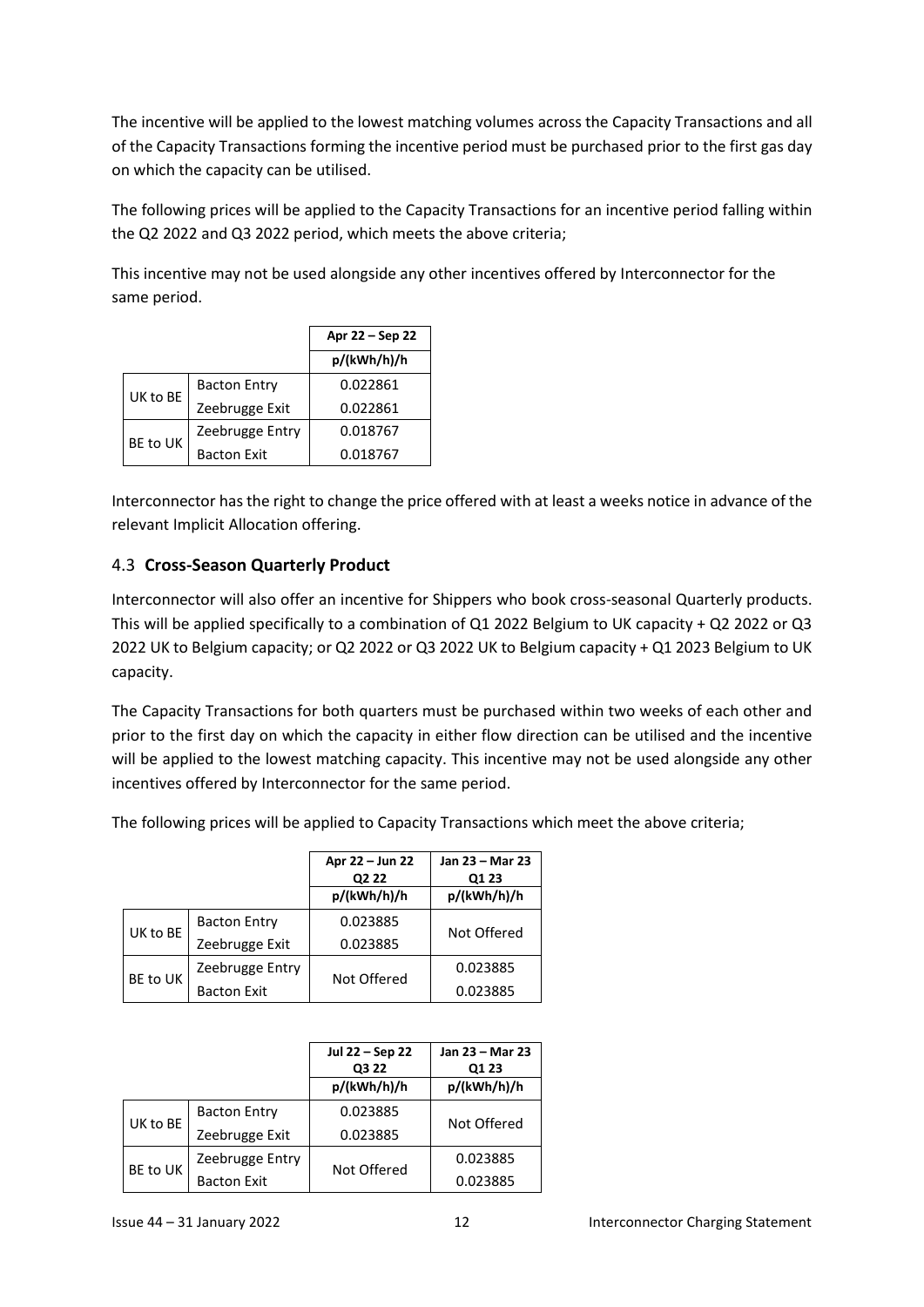Interconnector has the right to change the price offered with at least a weeks notice in advance of the relevant Implicit Allocation offering.

### <span id="page-13-0"></span>4.4 **Bi-Directional Capacity Incentive**

An incentive will be applied for Shippers who purchase both BE to UK capacity and UK to BE capacity for the following product durations:

- Winter 2022 (Oct 22 Mar 23) as a Seasonal Capacity Product in the UK to BE direction and as a Seasonal Capacity Product in the BE to UK direction;
- Q4 2022 (Oct 22 Dec 22) as a Quarterly Capacity Product in the UK to BE direction and as a Quartely Capacity Product in the BE to UK direction.

This incentive may not be used alongside any other incentives offered by Interconnector for the same period.

The booking incentive will be applied to the lowest matching volume across the two flow directions. The Capacity Transactions for both the BE to UK and UK to BE Capacity Products must be purchased within two weeks of each other and prior to the first gas day on which the capacity in either flow direction can be utilised. The following prices show the applicable BE to UK Tariffs for this incentive and the UK to BE Tariffs which will be achieved where both the BE to UK and UK to BE Capacity Transactions meet the above criteria;

|          |                     | Oct 22 – Dec 22<br>Q4 22 | Oct 22 - Mar 23<br><b>Winter 22</b> |  |
|----------|---------------------|--------------------------|-------------------------------------|--|
|          |                     | p/(kWh/h)/h              | p/(kWh/h)/h                         |  |
| UK to BE | <b>Bacton Entry</b> | 0.009384                 | 0.010237                            |  |
|          | Zeebrugge Exit      | 0.009384                 | 0.010237                            |  |
| BE to UK | Zeebrugge Entry     | 0.018767                 | 0.020473                            |  |
|          | <b>Bacton Exit</b>  | 0.018767                 | 0.020473                            |  |

## <span id="page-13-1"></span>**5. Conditional Firm Capacity (CF1) Products**

Interconnector shall offer Conditional Firm (CF1) capacity products falling within Q4 and Q1 in the UK import direction, for up to 30% of Interconnector's technical UK import capacity.

Conditional Firm CF1 capacity tariffs will be the same as the corresponding Firm products. If a Demand Response event is called by Interconnector's Electricity Supplier for the next *calendar* day, Interconnector will notify the market via its website and an Urgent Market Message (UMM). Holders of Conditional Firm CF1 Registered Capacity can then make the choice to either pay the Exceptional Commodity Charge (as described in Paragraph 6.2) or reduce their gas flow nominations for the affected day(s).

Shippers who hold Registered Conditional Firm (CF1) Capacity on a day where a Demand Response has been called will receive a 100% rebate of the relevant Zeebrugge Entry Capacity tariff and Bacton Exit Capacity tariffs only for all hours of the affected day(s), reflected in their next invoice.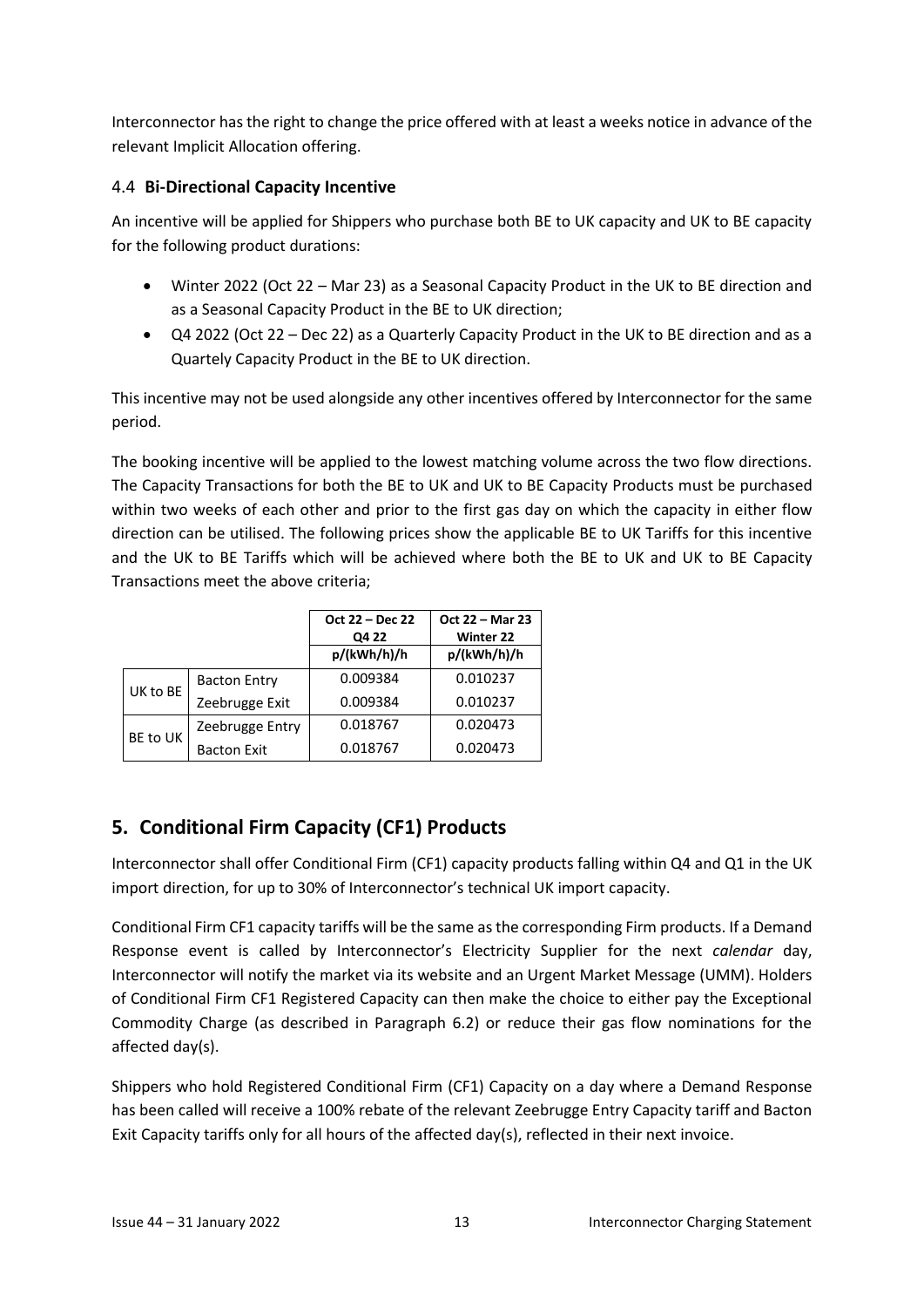## <span id="page-14-0"></span>**6. Standard Interruptible Capacity Products**

Interconnector will offer daily interruptible capacity if the corresponding daily standard firm capacity product was sold at an auction premium, was sold out, or was not offered. The daily interruptible capacity reserve prices will be at a 10% discount to the prevailing daily standard firm product reserve prices.

Interconnector may offer annual, quarterly, monthly and within day interruptible capacity if the corresponding standard firm capacity product was sold at an auction premium, was sold out, or was not offered. If offered, the interruptible capacity reserve prices will be at a 10% discount to the corresponding standard firm product of the same period.

The interruptible capacity discount has been set to 10% to the corresponding standard firm capacity product to signal that this capacity may be interrupted<sup>4</sup>.

## <span id="page-14-1"></span>**7. Commodity Charges**

In accordance with Section F paragraph 9.3 of the IAC, Interconnector will invoice each Shipper with a Monthly Commodity Charge which covers the cost of flowing gas taking into account shrinkage.

## <span id="page-14-2"></span>7.1 **Commodity Charges for Gas Year 2021-22**

The commodity unit costs to be applied from 1 November 2021 are calculated using the following formulae:

Commodity Unit Cost (Bacton) (GB to BE flow) in p/kWh = 0.0001452 \* ICIS Day-Ahead NBP Price Assessment (p/th)

Commodity Unit Cost (Zeebrugge) (BE to GB flow) in p/kWh = 0.0102364 + [ 0.0002252 \* ICIS Day-Ahead NBP Price Assessment (p/th) ]

Where:

| Year             | <b>Hours Lost</b> | <b>Hours in Year</b> |
|------------------|-------------------|----------------------|
| 2010/11          | 0                 | 8,760                |
| 2011/12          | 0                 | 8,784                |
| 2012/13          | 9                 | 8,760                |
| 2013/14          | 0                 | 8,760                |
| 2014/15          | 0                 | 8,760                |
| 2015/16          | 20                | 8,784                |
| 2016/17          | 15                | 8,760                |
| 2017/18          | 11                | 8,759                |
| 2018/19          | 0                 | 8,760                |
| 2019/20          | 0                 | 8,784                |
| 2020/21          | $\Omega$          | 8,760                |
| Total (10 years) | 55                | 96,432               |

 $<sup>4</sup>$  In last 11 years there have been very few interruptions to firm capacity rights as shown in the table below:</sup>

Whilst this suggests a very low discount relative to standard firm products, in a situation when the corresponding standard firm capacity has all been sold out, given Interconnector is a single asset without access to a wider system, Interconnector's capacity is limited by its interconnection point technical capacity. There will therefore be a higher risk of interruption than suggested by looking at just historical hours lost. Interconnector has hence rounded the discount to 10%.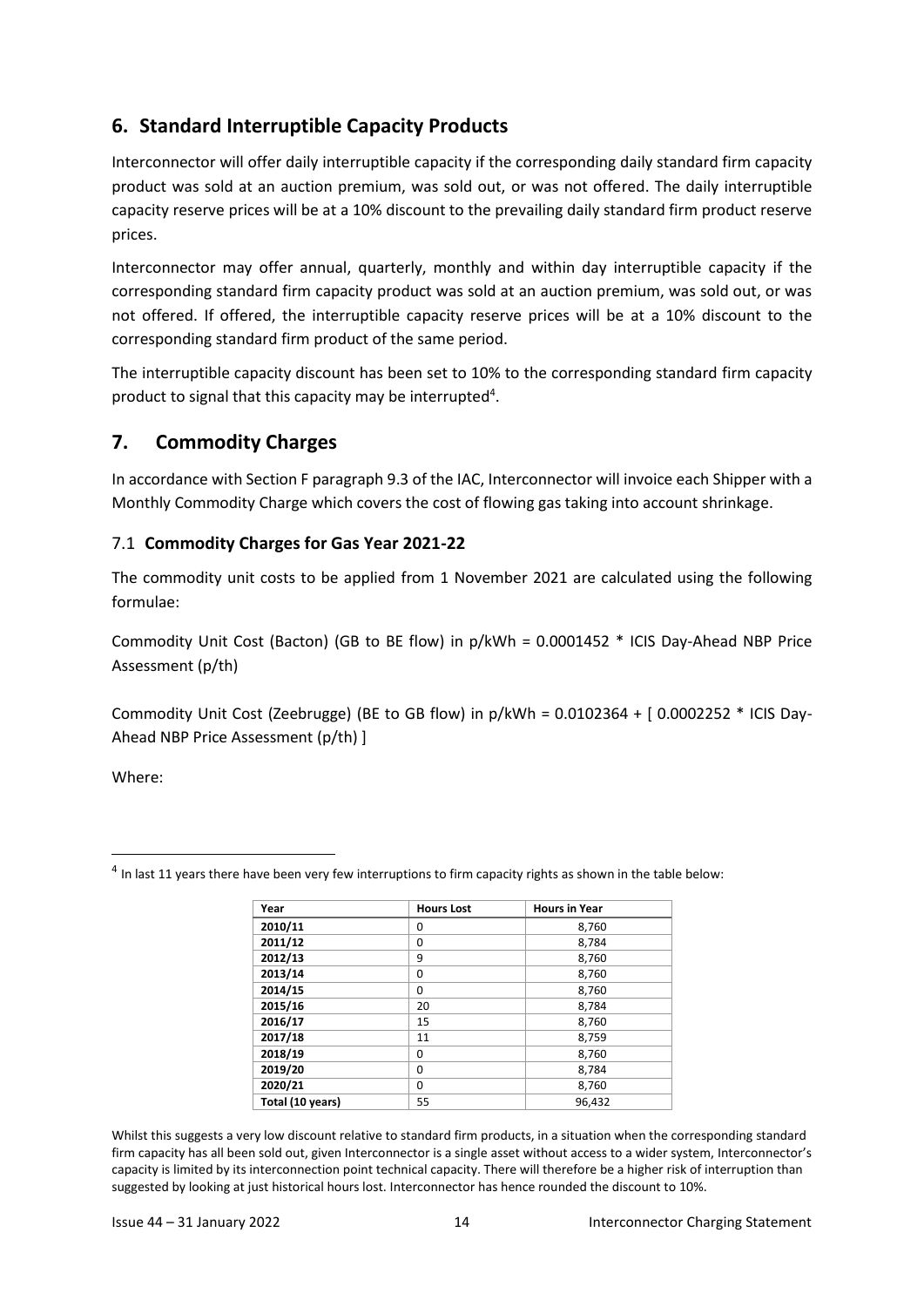- (i) ICIS Day-Ahead NBP Price Assessment means the Natural Gas price at the National Balancing Point for the Day-Ahead contract assessed at 16:30 UKT<sup>5</sup> on the preceding Gas Day<sup>6</sup>, as published each working day in the ICIS European Spot Gas Markets report;
- (ii) A Working Day is followed by a Weekend or a Bank Holiday, the ICIS Weekend NBP Price Assessment will be applied in the Commodity Charge formulae rather than the Day-Ahead NBP Price Assessment.

The commodity unit costs will be published on the Gas Day for which the commodity charge applies on Interconnector's website at [https://www.fluxys.com/en/products-services/empowering](https://www.fluxys.com/en/products-services/empowering-you/tariffs/tariff_interconnector)[you/tariffs/tariff\\_interconnector.](https://www.fluxys.com/en/products-services/empowering-you/tariffs/tariff_interconnector)

#### <span id="page-15-0"></span>7.2 **Exceptional Commodity Charge during Q1 and Q4 of any calendar year**

For holders of Conditional Firm (CF1) Capacity during Q1 and Q4 of any calendar year, the Commodity Charges will be supplemented by an exceptional charge in the event that Interconnector's electricity supplier for its Zeebrugge terminal calls for a demand response. This charge will only be applicable to those who choose to flow during the affected gas day(s).

Specifically, upon receipt of such demand response notification for the next calendar day, Interconnector will notify the market via its website and via an Urgent Market Message (UMM), indicating the hours during which the demand response applies.

Such demand response hours are:

- (a) 3 consecutive hours;
- (b) with a possibility for a second activation of 3 consecutive hours on days for which:
	- (i) a brown-out has been announced for the Belgian market, or
	- (ii) the BELPEX day-ahead market has cleared above 2,000EUR/MWh for at least two nonconsecutive hours).

For electricity consumed during the demand response hours Interconnector will incur costs at the negative imbalance tariff as published by the Belgian electricity transmission grid operator, Elia [\(https://www.elia.be/en/grid-data/balancing/current-system-imbalance\)](https://www.elia.be/en/grid-data/balancing/current-system-imbalance). Interconnector will allocate these costs as an exceptional charge to the holders of Conditional Firm (CF1) Capacity who flow during the affected gas day(s), pro-rated to the sum of their Entry Allocations at the Zeebrugge Entry Point on the affected Gas Day.

## <span id="page-15-1"></span>**8. Initial Registration Fee**

The Initial Registration Fee charged by Interconnector for any new Shippers signing an IAA during the Gas Year 2021-22 is set to zero.

<sup>5</sup> Where the day is the final working day immediately preceding 25 December and 1 January, the prices will be assessed at 12:00 UKT.

<sup>6</sup> i.e. The Day-Ahead NBP Price as published at 16:30 UKT on a Monday will be used to calculate the commodity charge applicable to Tuesday's Gas Day .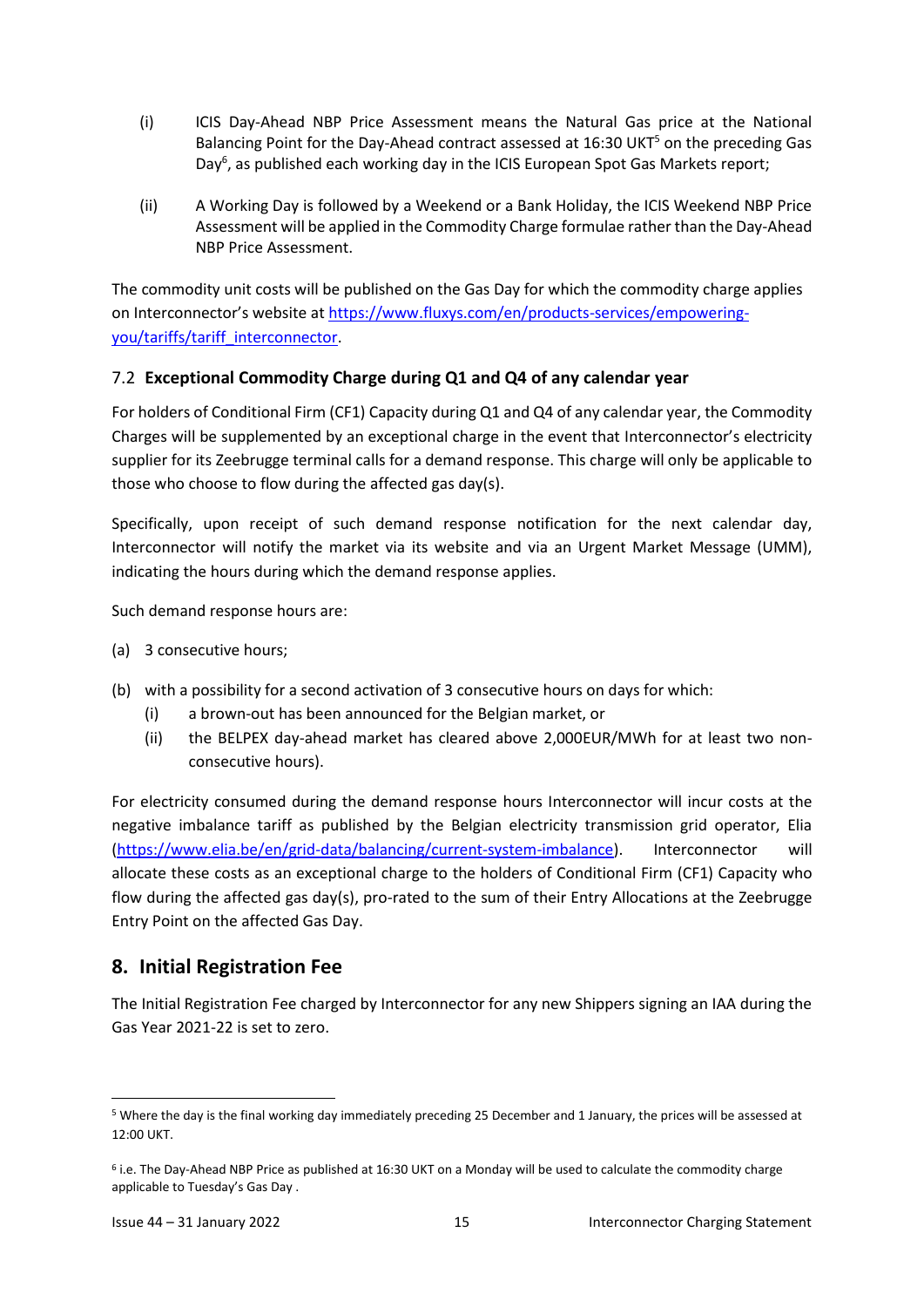## <span id="page-16-0"></span>**9. Monthly Administration Fee**

The Monthly Administration Fee payable by each Shipper under an IAA during the Gas Year 2021-22 is £585. The fee for future Gas Years will be calculated as set out in Appendix 1.

## <span id="page-16-1"></span>**10. Maximum Buy-back Price**

When Interconnector implements the Buy-back procedure as set out in the IAC Section C paragraph 3.1, it will accept offers from shippers subject to paying no more than the Maximum Buy-back Price. This is the aggregate price that Interconnector will pay for offered Entry Capacity and Exit Capacity and will be calculated as the weighted average price paid for that day's Entry Capacity and Exit Capacity plus a premium of 0.039958p/(kWh/h)/h for Gas Year 2021-22. The premium for future Gas Years will be calculated as set out in Appendix 1.

## <span id="page-16-2"></span>**11. Forced Buy-back Price**

When Interconnector implements the Forced Buy-back procedure set out in the IAC Section C paragraph 3.2, it will pay a Shipper for the reduction in Entry Capacity and Exit Capacity at the Forced Buy-back Price. This price shall be the price paid by the Shipper for such capacity plus a premium equal to 5% of the weighted average price paid for all Entry Capacity and Exit Capacity for that day.

## <span id="page-16-3"></span>**12. Net OS Revenue Account**

Interconnector will keep track of the revenue from IAA Capacity sales that originated from oversubscription on a cumulative basis over the Gas Year, minus any payments made for Buy-back during that time. The net amount will be allowed to go negative up to a limit, the **"Maximum Deficit"**, of £100,000. At this level, if further Buy-back is required, Interconnector will implement the Forced Buy-back procedure.

At the end of the Gas Year, if the balance in the Net OS Revenue Account is positive, then 75% of this amount (the "**Net Revenue Share**") will be distributed to all shippers based on their allocated flow over the year. If the balance in the Net OS Revenue Account is negative, the amount to be distributed shall be zero.

## <span id="page-16-4"></span>**13. Balancing Charges**

A Shipper has an obligation to be in balance on an hourly basis such that its Intended Inputs equal its Intended Outputs. Intended Inputs and Intended Outputs take into account the Shipper's Confirmed Nomination Quantities for Entry and Exit and additionally any Acquiring or Disposing Trade Notifications.

Any differences that occur between allocated Inputs and Outputs (such differences only arise during exceptional circumstances), are allowed to accumulate from one day to the next without any penalty or recompense within an allowed cumulative tolerance ("**Allowed Tolerance**") for each Shipper of ±560,000 kWh.

On any Gas Day on which the Shipper's accumulated imbalance exceeds the Allowed Tolerance, a Balancing Charge shall apply as detailed in the IAC Section E and Section F.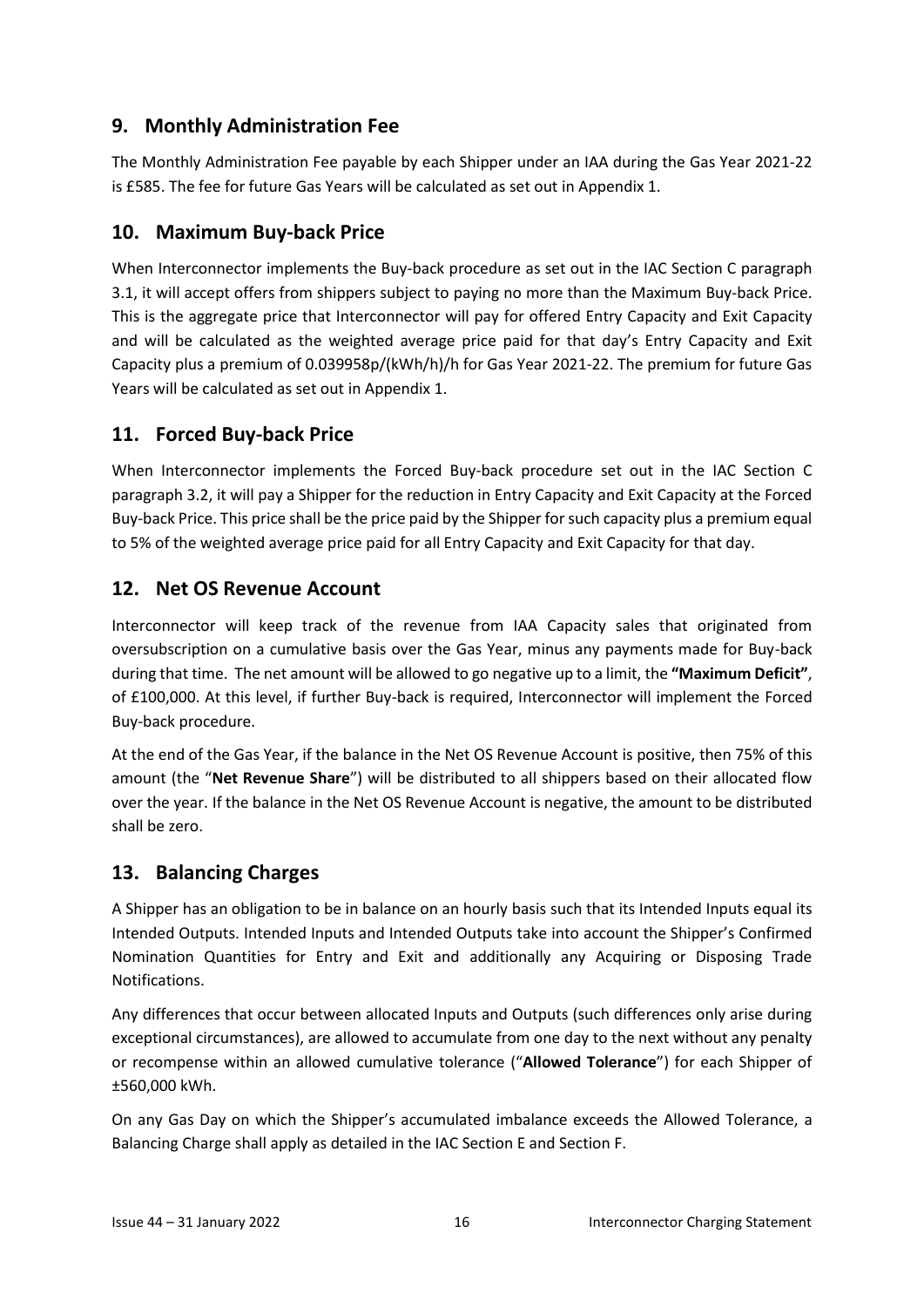## <span id="page-17-0"></span>**Appendix 1 – Indexation**

#### <span id="page-17-1"></span>**1 Indexation Factor**

The following prices and fees are indexed using an Indexation Factor defined below:

- (a) The Contracted Capacity Price for Capacity Products that cover multiple Gas Years, in accordance with Section F paragraphs 5.1 to 5.3 of the IAC;
- (b) Monthly Administration Fee;
- (c) Maximum Buy-back Price premium.

"**Indexation Factor**" means for Gas Year Y the ratio of RPI<sub>Y</sub>/RPI<sub>0</sub> where:

- (i) RPI means the "CHAW" Index numbers of consumer prices "RPI All Items" as published by the Office for National Statistics in the monthly Consumer Price Inflation Reference Tables (or any successor to such Index published by such Office or any other department of HM Government) at www.ons.gov.uk;
- (ii) RPI<sub>Y</sub> = the average value of the RPI for the twelve month period ending on 30 June immediately prior to the commencement of Gas Year Y;
- (iii)  $RPI_0$  = average RPI for twelve months ending 30 June prior to the commencement of the Initial Gas Year, such value to be revised by Interconnector in the event of the index being updated or replaced.

| The values of RPI are follows: |  |
|--------------------------------|--|
|                                |  |

| Base 1987=100 |       |       |       |       |            |            |       |       |       |       |       |       |          |                        |
|---------------|-------|-------|-------|-------|------------|------------|-------|-------|-------|-------|-------|-------|----------|------------------------|
|               | Jul   | Aug   | Sep   | Oct   | <b>Nov</b> | <b>Dec</b> | Jan   | Feb   | Mar   | Apr   | May   | Jun   | Avg      | <b>RPI<sub>Y</sub></b> |
| 2013-14       | 249.1 | 251   | 251.9 | 251.9 | 252.1      | 235.4      | 252.6 | 254.2 | 254.8 | 255.7 | 255.9 | 256.3 | 253.2917 | RPI <sub>14</sub>      |
| 2014-15       | 256   | 257   | 257.6 | 257.7 | 257.1      | 257.5      | 255.4 | 256.7 | 257.1 | 258   | 258.5 | 258.9 | 257.2917 | $RPI_{15}$             |
| 2015-16       | 258.6 | 259.8 | 259.6 | 259.5 | 259.8      | 260.6      | 258.8 | 260   | 261.1 | 261.4 | 262.1 | 263.1 | 260.3667 | RPI <sub>16</sub>      |
| 2016-17       | 263.4 | 264.4 | 264.9 | 264.8 | 265.5      | 267.1      | 265.5 | 268.4 | 269.3 | 270.6 | 271.7 | 272.3 | 267.325  | $RPI_{17}$             |
| 2017-18       | 272.9 | 274.7 | 275.1 | 275.3 | 275.8      | 278.1      | 276   | 278.1 | 278.3 | 279.7 | 280.7 | 281.5 | 277.1833 | $RPI_{18}$             |
| 2018-19       | 281.7 | 284.2 | 284.1 | 284.5 | 284.6      | 285.6      | 283   | 285   | 285.1 | 288.2 | 289.2 | 289.6 | 285.400  | RPI <sub>19</sub>      |
| 2019-20       | 289.5 | 291.7 | 291   | 290.4 | 291        | 291.9      | 290.6 | 292   | 292.6 | 292.6 | 292.2 | 292.7 | 291.517  | $RPI_{20}$             |
| 2020-21       | 294.2 | 293.3 | 294.3 | 294.3 | 293.5      | 294.5      | 294.6 | 296   | 296.9 | 301.1 | 301.9 | 304   | 296.625  | $RPI_{21}$             |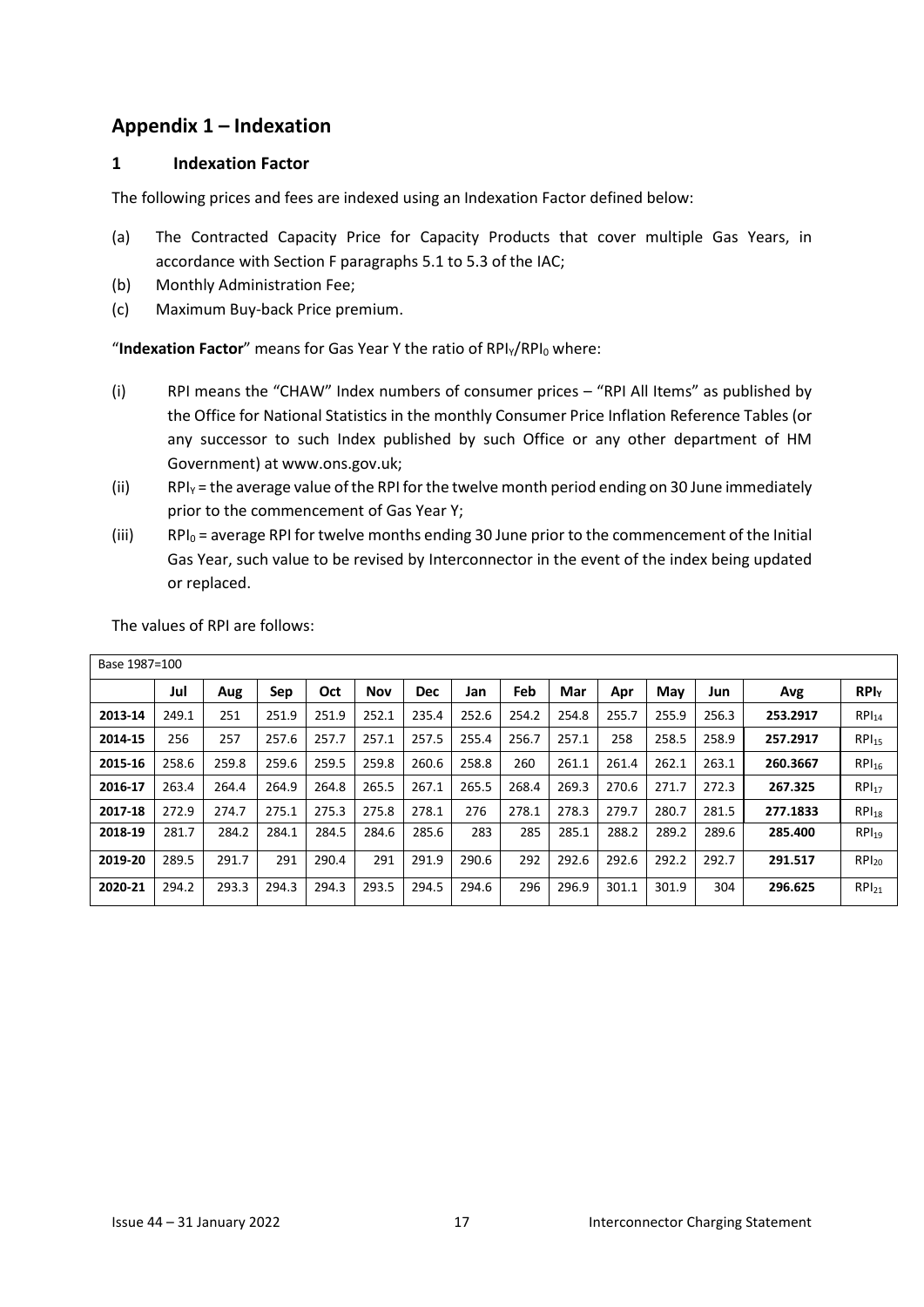#### <span id="page-18-0"></span>**2 Application**

2.1 Contracted Capacity Price

**Example** : calculation of the indexed Contracted Capacity Price in Gas Year 2021-22

Suppose Annual Capacity (Entry or Exit) was allocated in the auction in March 2016 with a Contracted Capacity Price (CCP<sub>16</sub>) of 0.018767 p/(kWh/h)/h, i.e. no Interconnector Auction Premium, with the Capacity Period starting on 1 October 2021:

The indicative payable price for Gas Year 2021-22 is calculated as follows –

| <b>Gas Year</b> | <b>Calculation</b><br>method                                   | <b>RPI</b>            | Indexation<br>Factor | <b>Indicative</b><br><b>Payable Price</b><br>p/(kWh/h)/h |                                                |
|-----------------|----------------------------------------------------------------|-----------------------|----------------------|----------------------------------------------------------|------------------------------------------------|
| 2016-17         | $CCP_{16}$ No indexation                                       | $RPI_0 = 260.3667$    |                      | 0.018767                                                 | No capacity held                               |
| 2017-18         | CCP <sub>17</sub> CCP <sub>16</sub> x IF <sub>17</sub>         | $RPI_{17} = 267.325$  | 1.026725             | 0.019269                                                 | No capacity held                               |
| $2018 - 19$     | <b>CCP<sub>18</sub></b> CCP <sub>16</sub> x IF <sub>18</sub>   | $RPI_{18} = 277.1833$ | 1.064588             | 0.019979                                                 |                                                |
|                 | 2019-20 CCP <sub>19</sub> CCP <sub>16</sub> x IF <sub>19</sub> | $RPI_{19} = 285.4$    | 1.096146             | 0.020571                                                 |                                                |
| 2020-21         | <b>CCP<sub>20</sub></b> CCP <sub>16</sub> x IF <sub>20</sub>   | $RPI_{20} = 291.517$  | 1.119639             | 0.021012                                                 |                                                |
| 2021-22         | <b>CCP<sub>21</sub></b> $ CCP_{16} \times IF_{21} $            | $RPI_{21} = 296.625$  | 1.139259             | 0.021380                                                 | <b>Price applicable to Contracted Capacity</b> |

Note : the above payable prices are for illustration only, the invoiced capacity charges will be calculated in accordance with the IAC Section F paragraph 5.

2.2 Monthly Administration Fee ("MAF")

The fee will be calculated as  $(RPI<sub>0</sub>$  being  $RPI<sub>14</sub>)$ :

MAF<sup>Y</sup> = £500 \* RPIY/253.2917

2.3 Maximum Buy-back Price premium ("MBPP")

The premium will be calculated as  $(RPI_0$  being  $RPI_{14}$ ):

 $MBBP<sub>Y</sub> = 0.034121 * RPI<sub>Y</sub>/253.2917$  (expressed in p/(kWh/h)/h)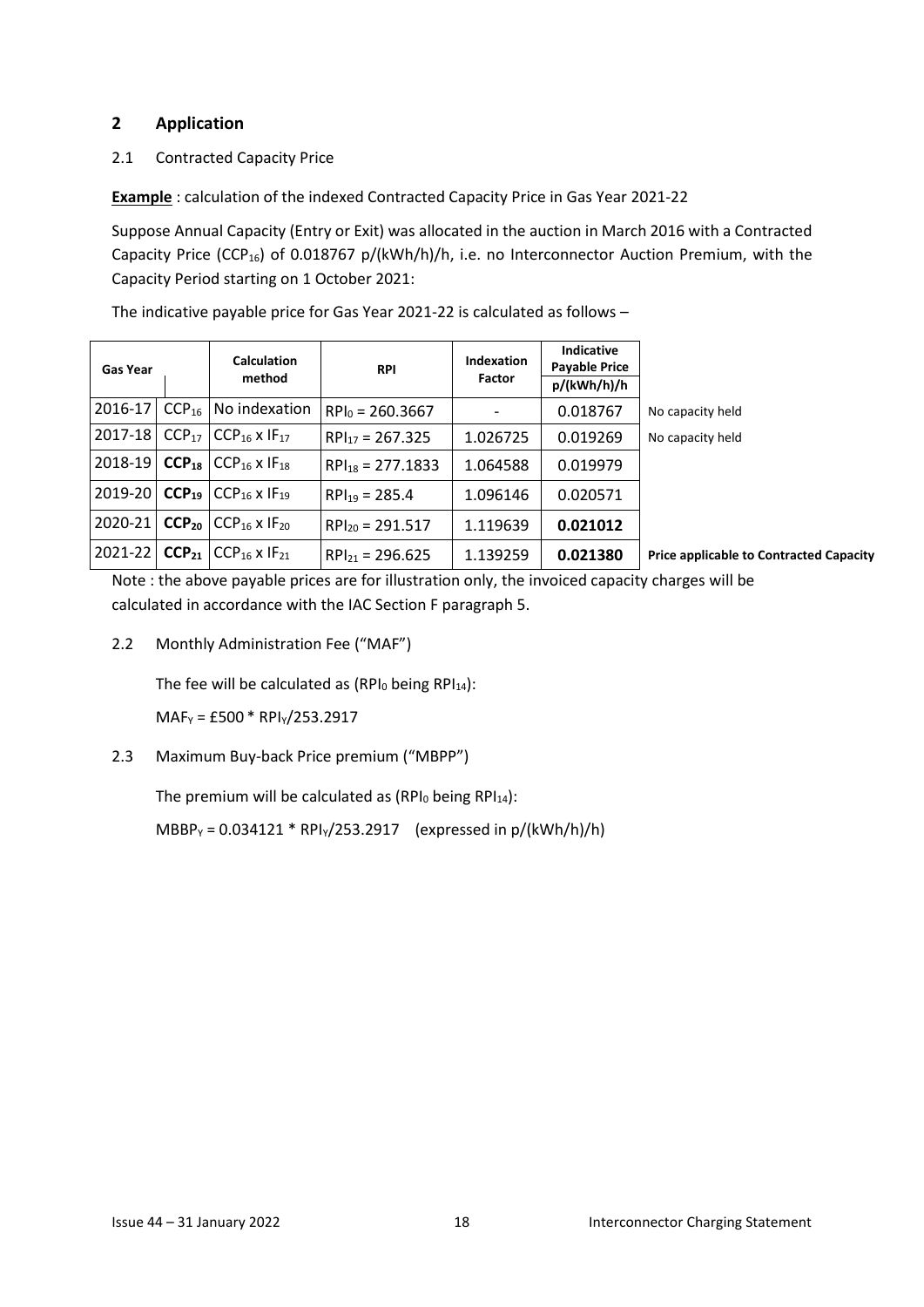# <span id="page-19-0"></span>**Appendix 2 – Prices of Balance of Month Firm Capacity**

The prices to apply are as follows:

#### **January 2022**

|                     |                               |                                      |                     | UK to BE       | <b>BE to UK</b>           |                    |  |
|---------------------|-------------------------------|--------------------------------------|---------------------|----------------|---------------------------|--------------------|--|
|                     |                               |                                      | <b>Bacton Entry</b> | Zeebrugge Exit | Zeebrugge<br><b>Entry</b> | <b>Bacton Exit</b> |  |
| <b>Booking Date</b> | <b>Capacity Start</b><br>Date | Product<br><b>Duration</b><br>(days) | p/(kWh/h)/h         | p/(kWh/h)/h    | p/(kWh/h)/h               | p/(kWh/h)/h        |  |
| 31/12/2021          | 04/01/2022                    | 28                                   | 0.020643            | 0.020643       | 0.046917                  | 0.046917           |  |
| 01/01/2022          | Not offered                   | Not offered                          |                     |                |                           |                    |  |
| 02/01/2022          | Not offered                   | Not offered                          |                     |                |                           |                    |  |
| 03/01/2022          | Not offered                   | Not offered                          |                     |                |                           |                    |  |
| 04/01/2022          | 06/01/2022                    | 26                                   | 0.020643            | 0.020643       | 0.046917                  | 0.046917           |  |
| 05/01/2022          | 07/01/2022                    | 25                                   | 0.020643            | 0.020643       | 0.046917                  | 0.046917           |  |
| 06/01/2022          | 08/01/2022                    | 24                                   | 0.023643            | 0.023643       | 0.047056                  | 0.047056           |  |
| 07/01/2022          | 10/01/2022                    | 22                                   | 0.029633            | 0.029633       | 0.047334                  | 0.047334           |  |
| 08/01/2022          | Not offered                   | Not offered                          |                     |                |                           |                    |  |
| 09/01/2022          | Not offered                   | Not offered                          |                     |                |                           |                    |  |
| 10/01/2022          | 12/01/2022                    | 20                                   | 0.037710            | 0.037710       | 0.047709                  | 0.047709           |  |
| 11/01/2022          | 13/01/2022                    | 19                                   | 0.042357            | 0.042357       | 0.047924                  | 0.047924           |  |
| 12/01/2022          | 14/01/2022                    | 18                                   | 0.047319            | 0.047319       | 0.048154                  | 0.048154           |  |
| 13/01/2022          | 15/01/2022                    | 17                                   | 0.052525            | 0.052525       | 0.048396                  | 0.048396           |  |
| 14/01/2022          | 17/01/2022                    | 15                                   | 0.063394            | 0.063394       | 0.048900                  | 0.048900           |  |
| 15/01/2022          | Not offered                   | Not offered                          |                     |                |                           |                    |  |
| 16/01/2022          | Not offered                   | Not offered                          |                     |                |                           |                    |  |
| 17/01/2022          | 19/01/2022                    | 13                                   | 0.074410            | 0.074410       | 0.049411                  | 0.049411           |  |
| 18/01/2022          | 20/01/2022                    | 12                                   | 0.079800            | 0.079800       | 0.049661                  | 0.049661           |  |
| 19/01/2022          | 21/01/2022                    | 11                                   | 0.085019            | 0.085019       | 0.049903                  | 0.049903           |  |
| 20/01/2022          | 22/01/2022                    | 10                                   | 0.089999            | 0.089999       | 0.050134                  | 0.050134           |  |
| 21/01/2022          | 24/01/2022                    | 8                                    | 0.098960            | 0.098960       | 0.050549                  | 0.050549           |  |
| 22/01/2022          | Not offered                   | Not offered                          |                     |                |                           |                    |  |
| 23/01/2022          | Not offered                   | Not offered                          |                     |                |                           |                    |  |
| 24/01/2022          | 26/01/2022                    | 6                                    | 0.106129            | 0.106129       | 0.050882                  | 0.050882           |  |
| 25/01/2022          | 27/01/2022                    | 5                                    | 0.108869            | 0.108869       | 0.051009                  | 0.051009           |  |
| 26/01/2022          | 28/01/2022                    | 4                                    | 0.110954            | 0.110954       | 0.051106                  | 0.051106           |  |
| 27/01/2022          | 29/01/2022                    | 3                                    | 0.112601            | 0.112601       | 0.051182                  | 0.051182           |  |
| 28/01/2022          | 31/01/2022                    | 1                                    | 0.112601            | 0.112601       | 0.051182                  | 0.051182           |  |
| 29/01/2022          | Not offered                   | Not offered                          |                     |                |                           |                    |  |
| 30/01/2022          | Not offered                   | Not offered                          |                     |                |                           |                    |  |
| 31/01/2022          | Not offered                   | Not offered                          |                     |                |                           |                    |  |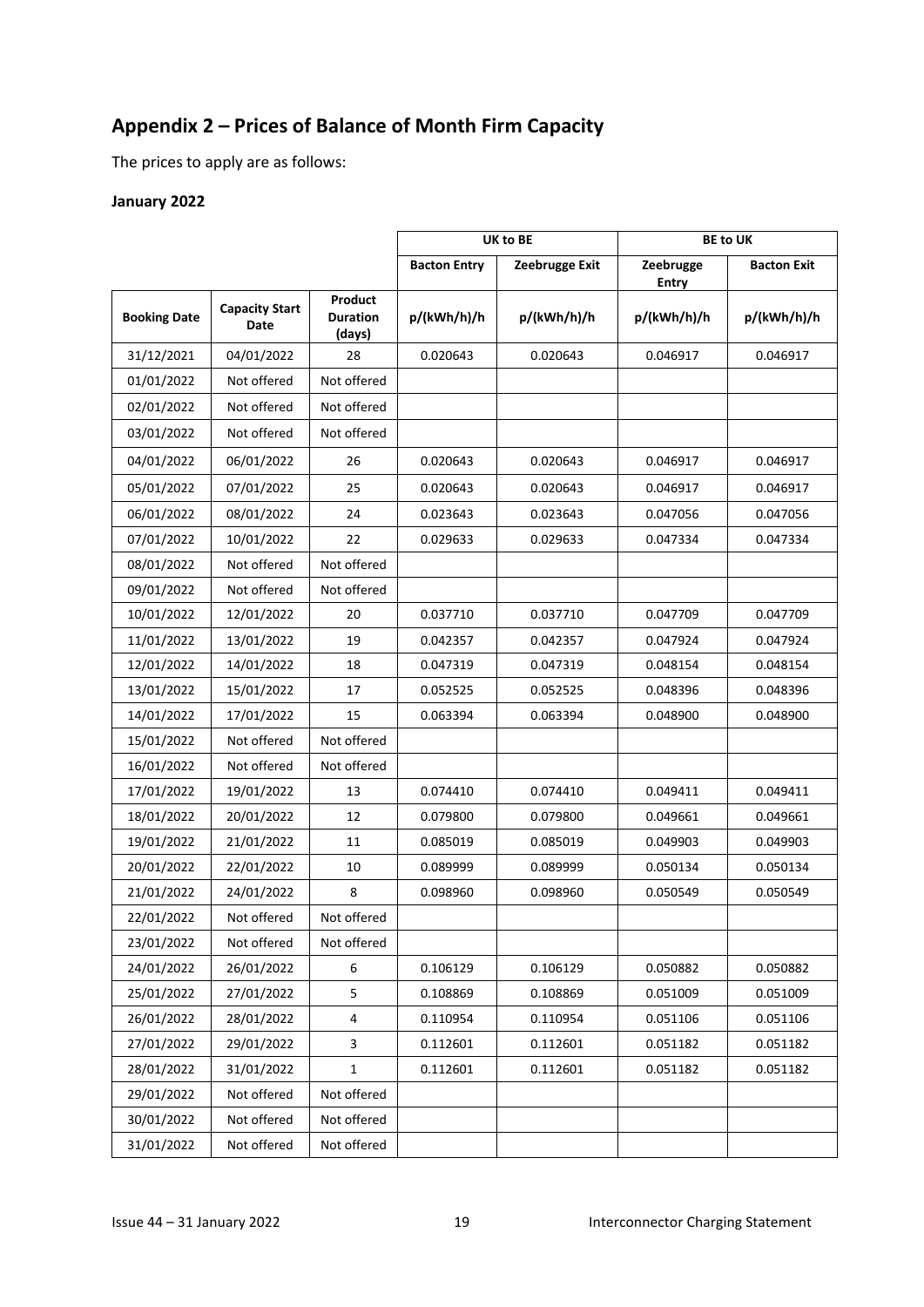## **February 2022**

|                     |                               |                                      | UK to BE            |                | <b>BE to UK</b>           |                    |
|---------------------|-------------------------------|--------------------------------------|---------------------|----------------|---------------------------|--------------------|
|                     |                               |                                      | <b>Bacton Entry</b> | Zeebrugge Exit | Zeebrugge<br><b>Entry</b> | <b>Bacton Exit</b> |
| <b>Booking Date</b> | <b>Capacity Start</b><br>Date | Product<br><b>Duration</b><br>(days) | p/(kWh/h)/h         | p/(kWh/h)/h    | p/(kWh/h)/h               | p/(kWh/h)/h        |
| 31/01/2022          | 02/02/2022                    | 27                                   | 0.020643            | 0.020643       | 0.046917                  | 0.046917           |
| 01/02/2022          | 03/02/2022                    | 26                                   | 0.020643            | 0.020643       | 0.046917                  | 0.046917           |
| 02/02/2022          | 04/02/2022                    | 25                                   | 0.020643            | 0.020643       | 0.046917                  | 0.046917           |
| 03/02/2022          | 05/02/2022                    | 24                                   | 0.020643            | 0.020643       | 0.046917                  | 0.046917           |
| 04/02/2022          | 07/02/2022                    | 22                                   | 0.020643            | 0.020643       | 0.046917                  | 0.046917           |
| 05/02/2022          | Not offered                   | Not offered                          |                     |                |                           |                    |
| 06/02/2022          | Not offered                   | Not offered                          |                     |                |                           |                    |
| 07/02/2022          | 09/02/2022                    | 20                                   | 0.027903            | 0.027903       | 0.047254                  | 0.047254           |
| 08/02/2022          | 10/02/2022                    | 19                                   | 0.032024            | 0.032024       | 0.047445                  | 0.047445           |
| 09/02/2022          | 11/02/2022                    | 18                                   | 0.036755            | 0.036755       | 0.047664                  | 0.047664           |
| 10/02/2022          | 12/02/2022                    | 17                                   | 0.041994            | 0.041994       | 0.047907                  | 0.047907           |
| 11/02/2022          | 14/02/2022                    | 15                                   | 0.053596            | 0.053596       | 0.048445                  | 0.048445           |
| 12/02/2022          | Not offered                   | Not offered                          |                     |                |                           |                    |
| 13/02/2022          | Not offered                   | Not offered                          |                     |                |                           |                    |
| 14/02/2022          | 16/02/2022                    | 13                                   | 0.066021            | 0.066021       | 0.049022                  | 0.049022           |
| 15/02/2022          | 17/02/2022                    | 12                                   | 0.072290            | 0.072290       | 0.049312                  | 0.049312           |
| 16/02/2022          | 18/02/2022                    | 11                                   | 0.078461            | 0.078461       | 0.049599                  | 0.049599           |
| 17/02/2022          | 19/02/2022                    | 10                                   | 0.084434            | 0.084434       | 0.049876                  | 0.049876           |
| 18/02/2022          | 21/02/2022                    | 8                                    | 0.095380            | 0.095380       | 0.050383                  | 0.050383           |
| 19/02/2022          | Not offered                   | Not offered                          |                     |                |                           |                    |
| 20/02/2022          | Not offered                   | Not offered                          |                     |                |                           |                    |
| 21/02/2022          | 23/02/2022                    | 6                                    | 0.104321            | 0.104321       | 0.050798                  | 0.050798           |
| 22/02/2022          | 24/02/2022                    | 5                                    | 0.107787            | 0.107787       | 0.050959                  | 0.050959           |
| 23/02/2022          | 25/02/2022                    | 4                                    | 0.110448            | 0.110448       | 0.051082                  | 0.051082           |
| 24/02/2022          | 26/02/2022                    | 3                                    | 0.112601            | 0.112601       | 0.051182                  | 0.051182           |
| 25/02/2022          | 28/02/2022                    | 1                                    | 0.112601            | 0.112601       | 0.051182                  | 0.051182           |
| 26/02/2022          | Not offered                   | Not offered                          |                     |                |                           |                    |
| 27/02/2022          | Not offered                   | Not offered                          |                     |                |                           |                    |
| 28/02/2022          | Not offered                   | Not offered                          |                     |                |                           |                    |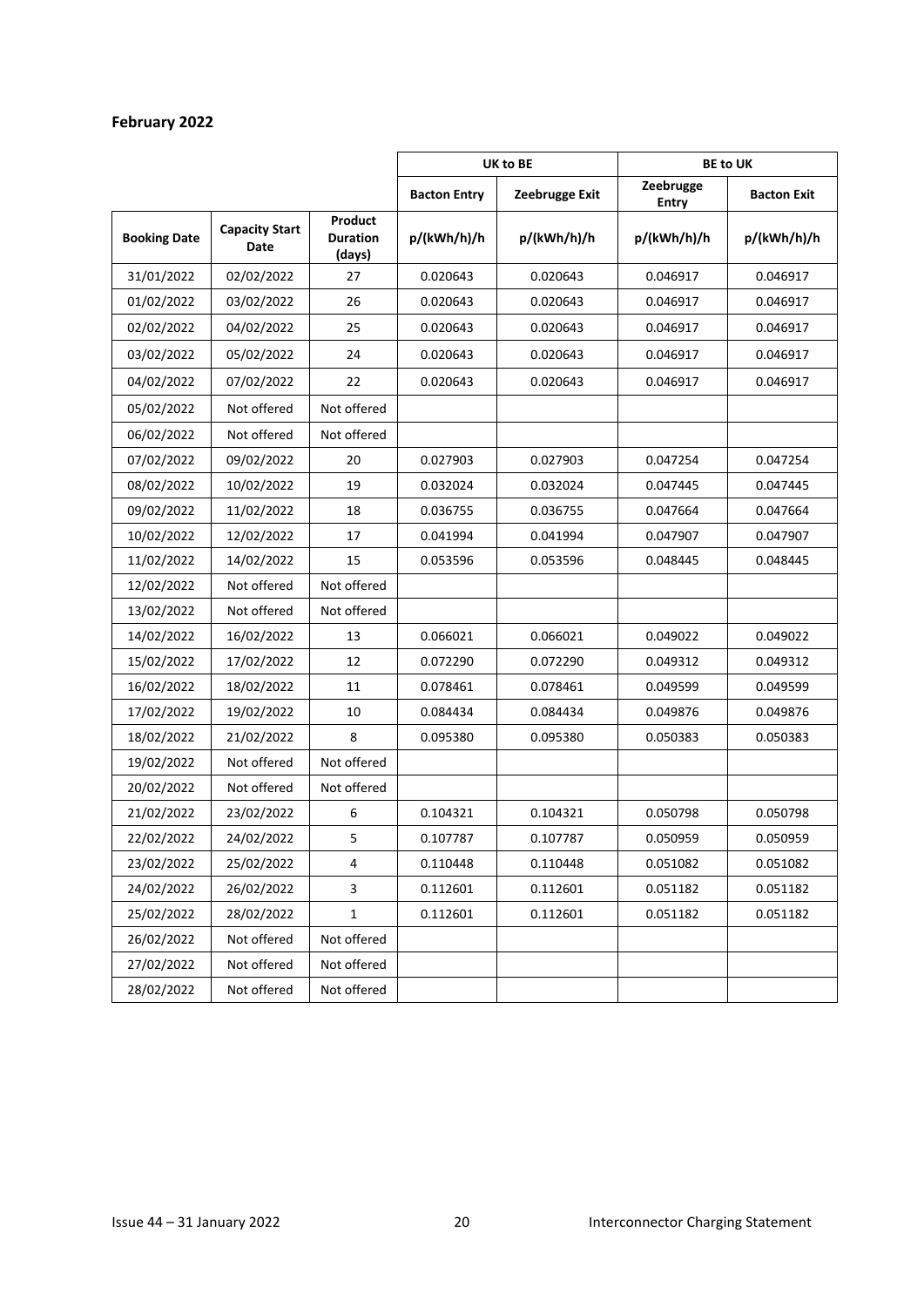#### **March 2022**

|                     |                               |                                      | UK to BE            |                | <b>BE to UK</b>             |                    |
|---------------------|-------------------------------|--------------------------------------|---------------------|----------------|-----------------------------|--------------------|
|                     |                               |                                      | <b>Bacton Entry</b> | Zeebrugge Exit |                             | <b>Bacton Exit</b> |
| <b>Booking Date</b> | <b>Capacity Start</b><br>Date | Product<br><b>Duration</b><br>(days) | p/(kWh/h)/h         | p/(kWh/h)/h    | <b>Entry</b><br>p/(kWh/h)/h | p/(kWh/h)/h        |
| 28/02/2022          | 02/03/2022                    | 30                                   | 0.020643            | 0.020643       | 0.046917                    | 0.046917           |
| 01/03/2022          | 03/03/2022                    | 29                                   | 0.020643            | 0.020643       | 0.046917                    | 0.046917           |
| 02/03/2022          | 04/03/2022                    | 28                                   | 0.020643            | 0.020643       | 0.046917                    | 0.046917           |
| 03/03/2022          | 05/03/2022                    | 27                                   | 0.020643            | 0.020643       | 0.046917                    | 0.046917           |
| 04/03/2022          | 07/03/2022                    | 25                                   | 0.020643            | 0.020643       | 0.046917                    | 0.046917           |
| 05/03/2022          | Not offered                   | Not offered                          |                     |                |                             |                    |
| 06/03/2022          | Not offered                   | Not offered                          |                     |                |                             |                    |
| 07/03/2022          | 09/03/2022                    | 23                                   | 0.026343            | 0.026343       | 0.047181                    | 0.047181           |
| 08/03/2022          | 10/03/2022                    | 22                                   | 0.029633            | 0.029633       | 0.047334                    | 0.047334           |
| 09/03/2022          | 11/03/2022                    | 21                                   | 0.033445            | 0.033445       | 0.047511                    | 0.047511           |
| 10/03/2022          | 12/03/2022<br>20              |                                      | 0.037710            | 0.037710       | 0.047709                    | 0.047709           |
| 11/03/2022          | 14/03/2022                    | 18                                   | 0.047319            | 0.047319       | 0.048154                    | 0.048154           |
| 12/03/2022          | Not offered                   | Not offered                          |                     |                |                             |                    |
| 13/03/2022          | Not offered                   | Not offered                          |                     |                |                             |                    |
| 14/03/2022          | 16/03/2022                    | 16                                   | 0.057906            | 0.057906       | 0.048645                    | 0.048645           |
| 15/03/2022          | 17/03/2022                    | 15                                   | 0.063394            | 0.063394       | 0.048900                    | 0.048900           |
| 16/03/2022          | 18/03/2022                    | 14                                   | 0.068918            | 0.068918       | 0.049156                    | 0.049156           |
| 17/03/2022          | 19/03/2022                    | 13                                   | 0.074410            | 0.074410       | 0.049411                    | 0.049411           |
| 18/03/2022          | 21/03/2022                    | 11                                   | 0.085019            | 0.085019       | 0.049903                    | 0.049903           |
| 19/03/2022          | Not offered                   | Not offered                          |                     |                |                             |                    |
| 20/03/2022          | Not offered                   | Not offered                          |                     |                |                             |                    |
| 21/03/2022          | 23/03/2022                    | 9                                    | 0.094669            | 0.094669       | 0.050350                    | 0.050350           |
| 22/03/2022          | 24/03/2022                    | 8                                    | 0.098960            | 0.098960       | 0.050549                    | 0.050549           |
| 23/03/2022          | 25/03/2022                    | $\overline{7}$                       | 0.102803            | 0.102803       | 0.050728                    | 0.050728           |
| 24/03/2022          | 26/03/2022                    | 6                                    | 0.106129            | 0.106129       | 0.050882                    | 0.050882           |
| 25/03/2022          | 28/03/2022                    | 4                                    | 0.110954            | 0.110954       | 0.051106                    | 0.051106           |
| 26/03/2022          | Not offered                   | Not offered                          |                     |                |                             |                    |
| 27/03/2022          | Not offered                   | Not offered                          |                     |                |                             |                    |
| 28/03/2022          | 30/03/2022                    | $\overline{2}$                       | 0.112601            | 0.112601       | 0.051182                    | 0.051182           |
| 29/03/2022          | 31/03/2022                    | $\mathbf 1$                          | 0.112601            | 0.112601       | 0.051182                    | 0.051182           |
| 30/03/2022          | Not offered                   | Not offered                          |                     |                |                             |                    |
| 31/03/2022          | Not offered                   | Not offered                          |                     |                |                             |                    |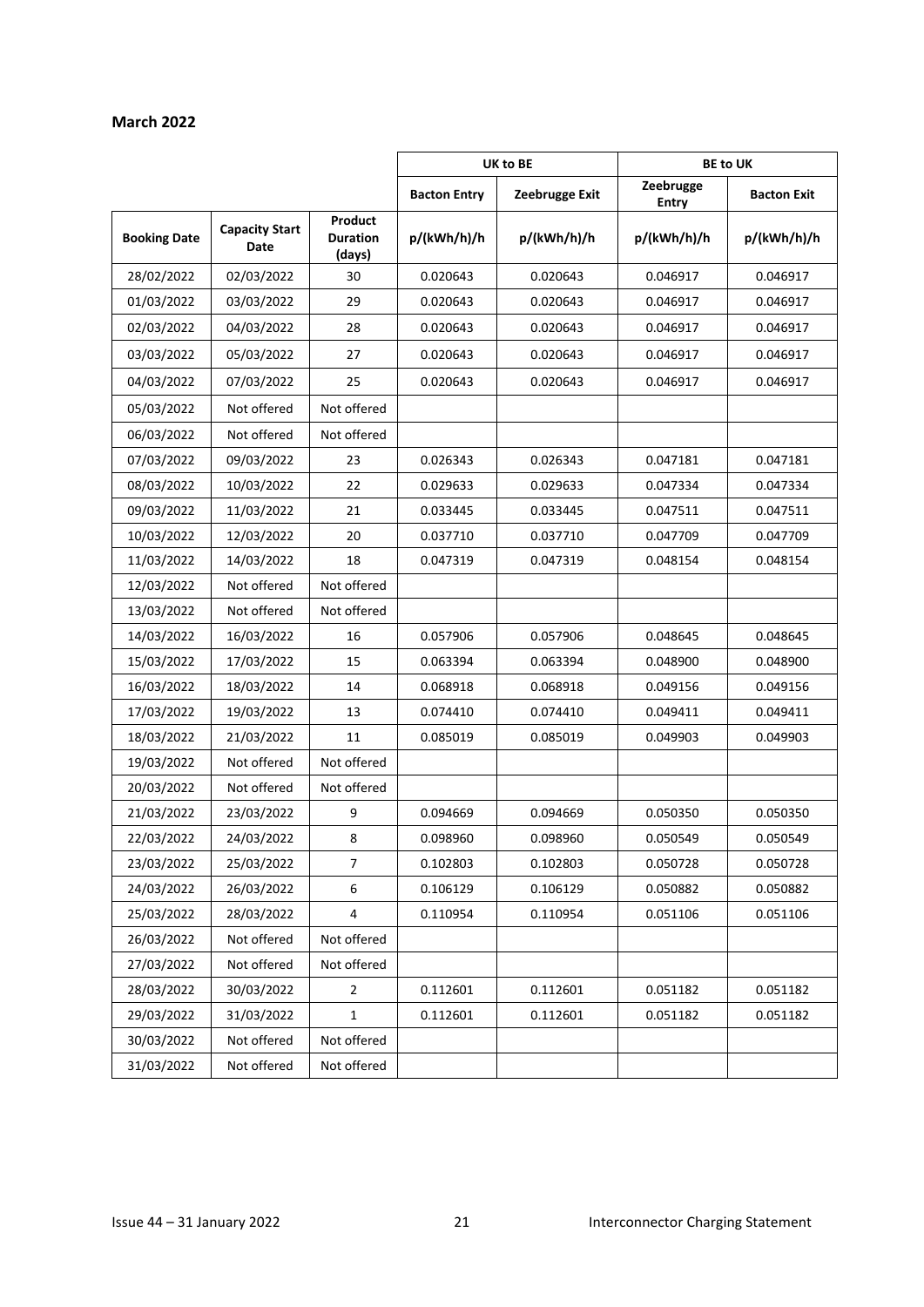# <span id="page-22-0"></span>**Appendix 3 – Prices of Half Month Firm Capacity**

The prices to apply are as follows:

|            |                     |                          |                     | UK to BE       | <b>BE to UK</b> |                    |  |
|------------|---------------------|--------------------------|---------------------|----------------|-----------------|--------------------|--|
| Month      | Product             | <b>Capacity Duration</b> | <b>Bacton Entry</b> | Zeebrugge Exit |                 | <b>Bacton Exit</b> |  |
|            | <b>Type</b>         |                          | p/(kWh/h)/h         | p/(kWh/h)/h    | p/(kWh/h)/h     | p/(kWh/h)/h        |  |
| Jan-22     | <b>Back</b><br>Half | $17/01 - 31/01/2022$     | 0.063394            | 0.063394       | 0.048900        | 0.048900           |  |
|            |                     |                          |                     |                |                 |                    |  |
| Feb-22     | Front<br>Half       | $01/02 - 14/02/2022$     | 0.059756            | 0.059756       | 0.048731        | 0.048731           |  |
|            | <b>Back</b><br>Half | $15/02 - 28/02/2022$     | 0.059756            | 0.059756       | 0.048731        | 0.048731           |  |
| Mar-<br>22 | Front<br>Half       | $01/03 - 16/03/2022$     | 0.057906            | 0.057906       | 0.048645        | 0.048645           |  |
|            | <b>Back</b><br>Half | $17/03 - 31/03/2022$     | 0.063394            | 0.063394       | 0.048900        | 0.048900           |  |